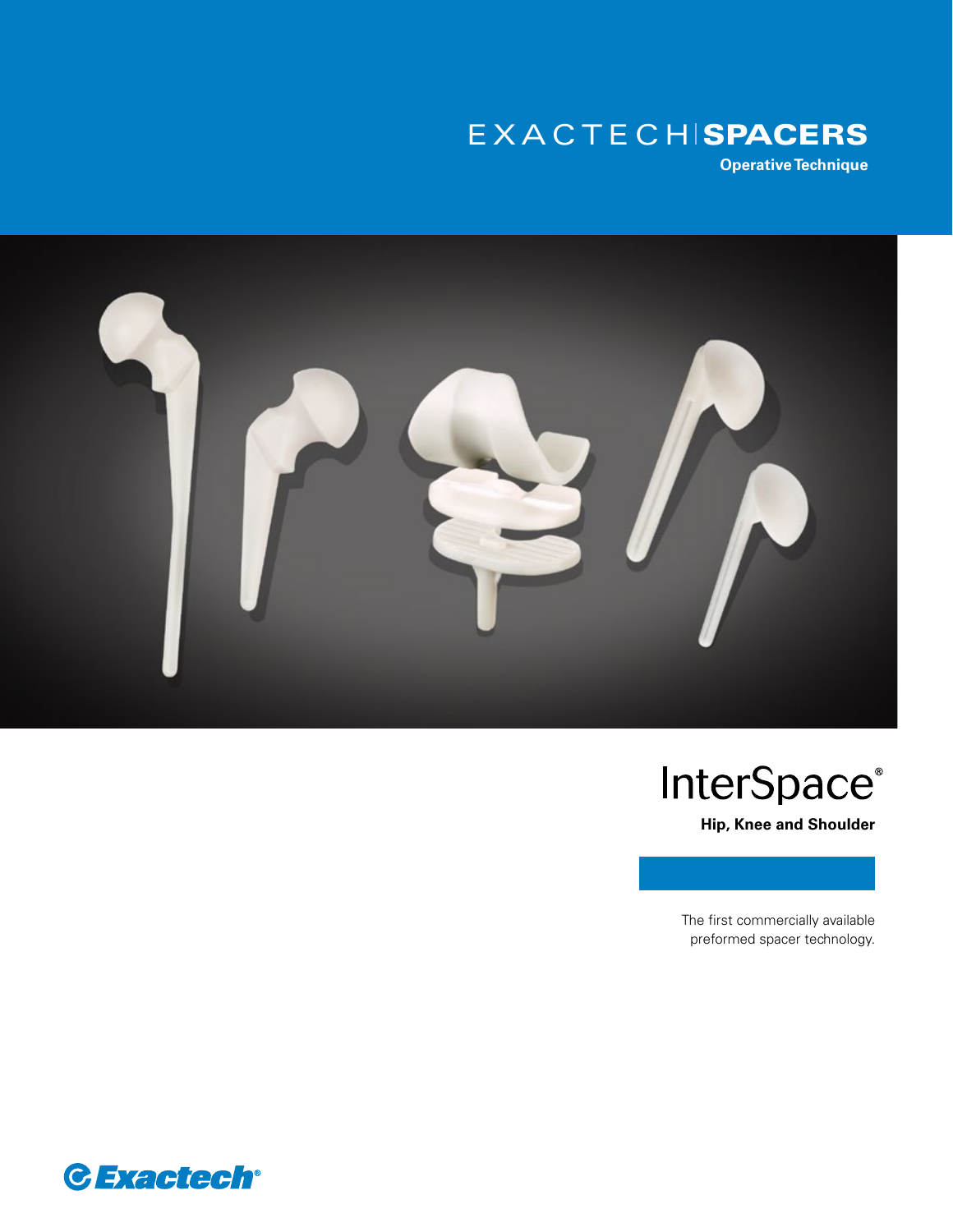# TABLE OF CONTENTS

| <b>InterSpace Knee</b>     |  |
|----------------------------|--|
|                            |  |
|                            |  |
|                            |  |
|                            |  |
|                            |  |
|                            |  |
|                            |  |
|                            |  |
|                            |  |
|                            |  |
|                            |  |
| <b>InterSpace Hip</b>      |  |
|                            |  |
|                            |  |
|                            |  |
|                            |  |
|                            |  |
|                            |  |
|                            |  |
|                            |  |
|                            |  |
|                            |  |
| <b>InterSpace Shoulder</b> |  |
|                            |  |
|                            |  |
|                            |  |
|                            |  |
|                            |  |
|                            |  |
|                            |  |
|                            |  |
|                            |  |
|                            |  |
|                            |  |
|                            |  |
|                            |  |
|                            |  |
|                            |  |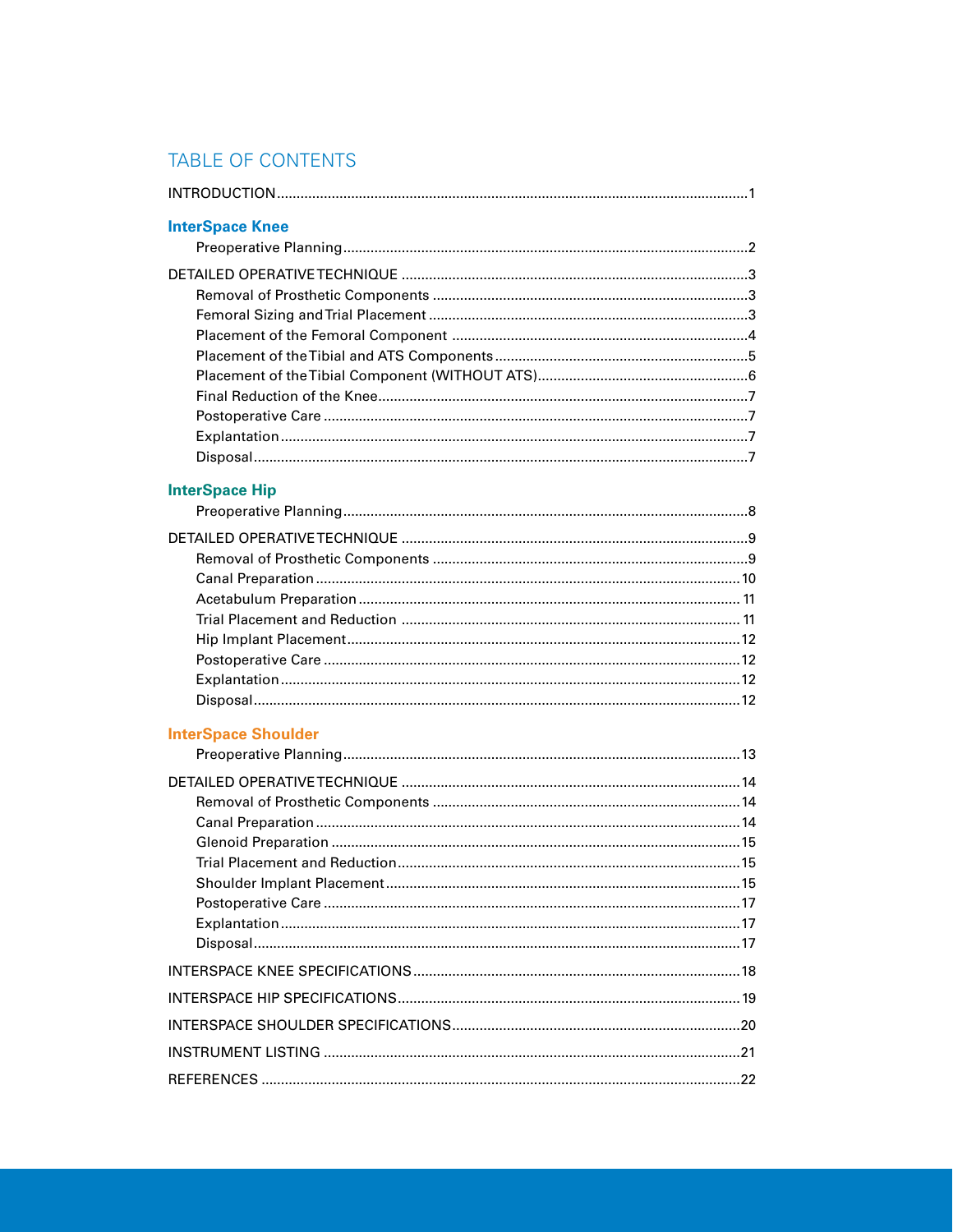# INTERSPACE® HIP, KNEE AND SHOULDER **OPERATIVE TECHNIQUE**

## INTRODUCTION

Infected arthroplasty is the most devastating complication for the patient and surgeon. Kapadia et al. found that the mean episode cost, length of hospitalization, and median readmissions was significantly higher in an infected group when compared to the matched cohort of patients with periprosthetic infections and those who underwent primary total joint arthroplasty: \$88,623 vs \$25,659, 7.6 vs 3.29 days, and 2 vs 0, respectively.<sup>1</sup> Oftentimes, the diagnosis is difficult with only a small percentage identified based on history and physical examination.

As a result, it becomes necessary to validate the infection with laboratory testing and aspirating the patient's joint. In the past, the options available to a surgeon treating a septic revision were limited to long and costly procedures, and the patient was forced to endure ongoing pain and immobilization.

In recent years, the two-stage process has become the gold standard for treating an infected joint.<sup>2</sup> InterSpace® Knee, Hip and Shoulder are the first preformed temporary spacers for use in a two-stage septic revision arthroplasty. InterSpace offers more than just speed and time saved in the OR,<sup>3</sup> it provides standardized geometries with reliable and reproducible mechanical and pharmacological properties.

InterSpace provides surgeons and patients the following advantages:

- Maintains joint space and allows limited mobility with partial weight-bearing<sup>24\*</sup>
- $\bullet$  Improves quality of life between procedures<sup>2</sup>
- Yields predictable and consistent local antimicrobial activity compared to other treatment options<sup>3,5,6</sup>
- Reduces hospitalization and allows for a seamless transition to physical therapy<sup>79</sup>
- Stabilizes or tensions the soft tissues and reduces bone loss between stages, potentially facilitating easier re-implantation during a second-stage procedure<sup>2,79</sup>
- Offers functional success rates equivalent to non-infected revisions<sup>10</sup>

The InterSpace Knee and Hip should be used with mobility-assisting devices throughout the period of implantation. The duration of implantation should not exceed six months, at which time it must be explanted and replaced with a permanent device.

*\* Partial weight-bearing must be assessed on an individual basis with relation to the anatomic condition of the local bone, bone quality and clinical conditions of the patient during rehabilitation stages. Care must be taken to minimize the risk of damaging bone tissue and the implant through excessive weight-bearing or forced mobilization.*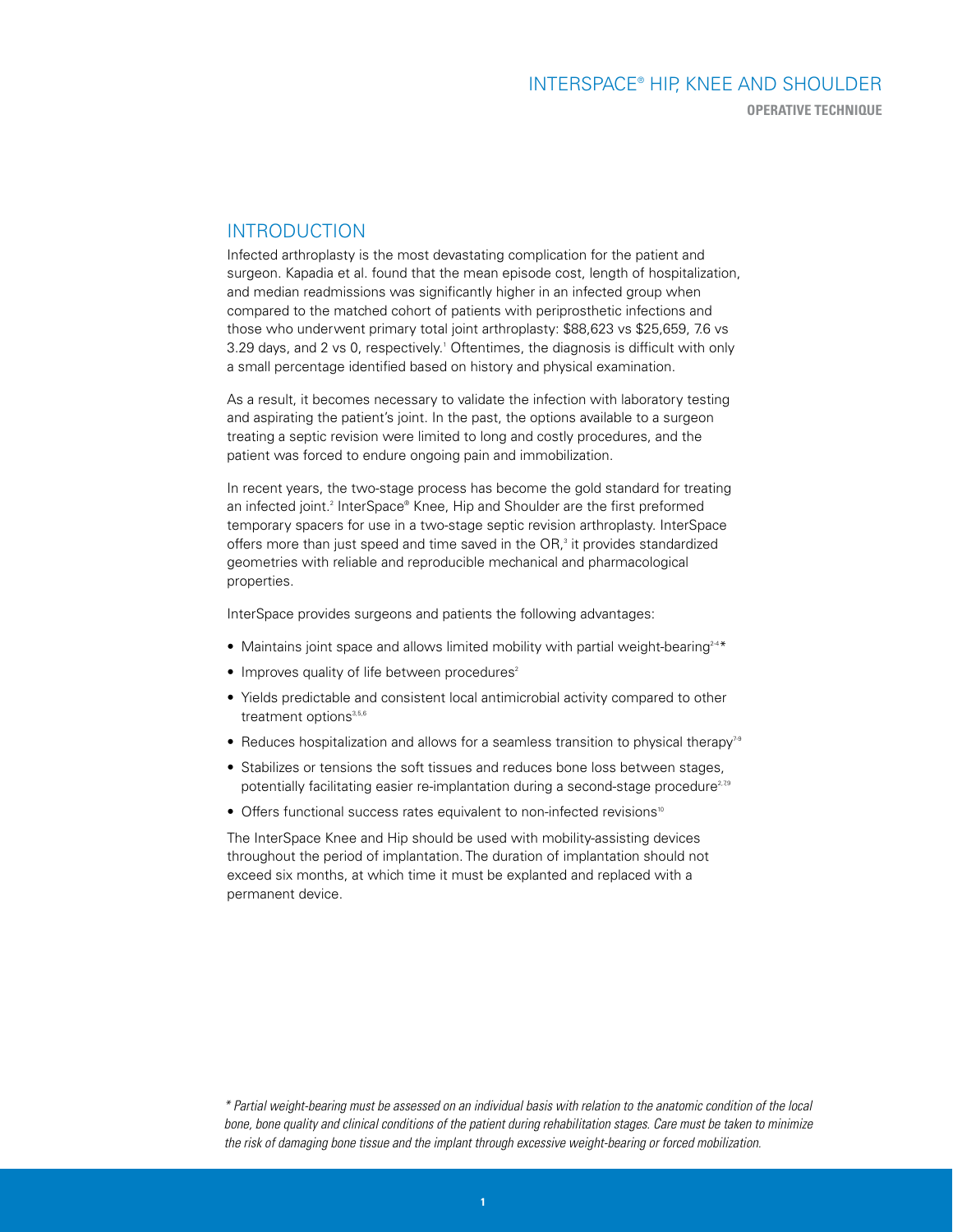# **INTERSPACE KNEE**

**PREOPERATIVE PLANNING**



InterSpace Knee is a preformed, articulating, partial load-bearing structure comprised of gentamicin-impregnated PMMA bone cement. InterSpace Knee is indicated as a temporary solution for skeletally mature patients undergoing the first stage of a two-stage revision arthroplasty undertaken as a result of joint sepsis. InterSpace Knee is not intended for use over 180 days, meaning the second stage of the revision arthroplasty, or another appropriate procedure, must take place within 180 days of InterSpace Knee implantation and the Interspace Knee must be removed.

InterSpace Knee resembles an ultra-congruent condylar knee prosthesis. It consists of two articulating independent elements. The tibial component has a flat base upon which the femoral component articulates. InterSpace Knee is applied on the femoral condyles and on the tibial plate following removal of the previous implant. InterSpace Knee ATS is optional when a large tibial defect is present. Both components are to be fixed with Cemex® Genta Bone Cement. Because of the inherent mechanical limitations of the device material (gentamicin/polymethlymethacrylate), the InterSpace Knee is only indicated for patients who will consistently use traditional mobility assistance devices (e.g. crutches, walkers, canes) throughout the implantation period.

#### **PREOPERATIVE PLANNING**

No specific instrumentation is required to successfully implant InterSpace Knee; however, it is recommended that the following instruments and accessories be available for the procedure:

- **InterSpace Knee Trial** and **InterSpace Knee Templates**
- **Cemex® Genta Bone Cement**
- **AcuDriver® Automated Osteotome System**
	- Flat, Narrow Flexible Osteotome\* and/or Sawblade
	- Notched Osteotome\*
- Impactor Osteotome\*
- **Finishing Reamer**

Size appropriateness of the implant for the patient is based on the judgement of the surgeon with knowledge of the needs of the patient. The surgeon can become thoroughly familiar with the technique for implanting the device by reviewing relevant literature, revision knee surgery operative skills and techniques, and the instrumentation for sizing and implanting the InterSpace device. Additionally, transparent radiograph overlays and InterSpace Trial devices are available for this process. The selected implant should be that which is nearest to the size of the removed implant and achieves the best compromise between stability and joint mobility during the operation. Size selection for InterSpace Knee is based upon:

- Dimensions of the removed implants
- InterSpace Knee Trials and Templates
- The type of bone defect and remaining bone stock
- Ligamentous apparatus state
- Flexion and extension gaps *\* Parts indicated for use with the AcuDriver*

*Automated Osteotome System.*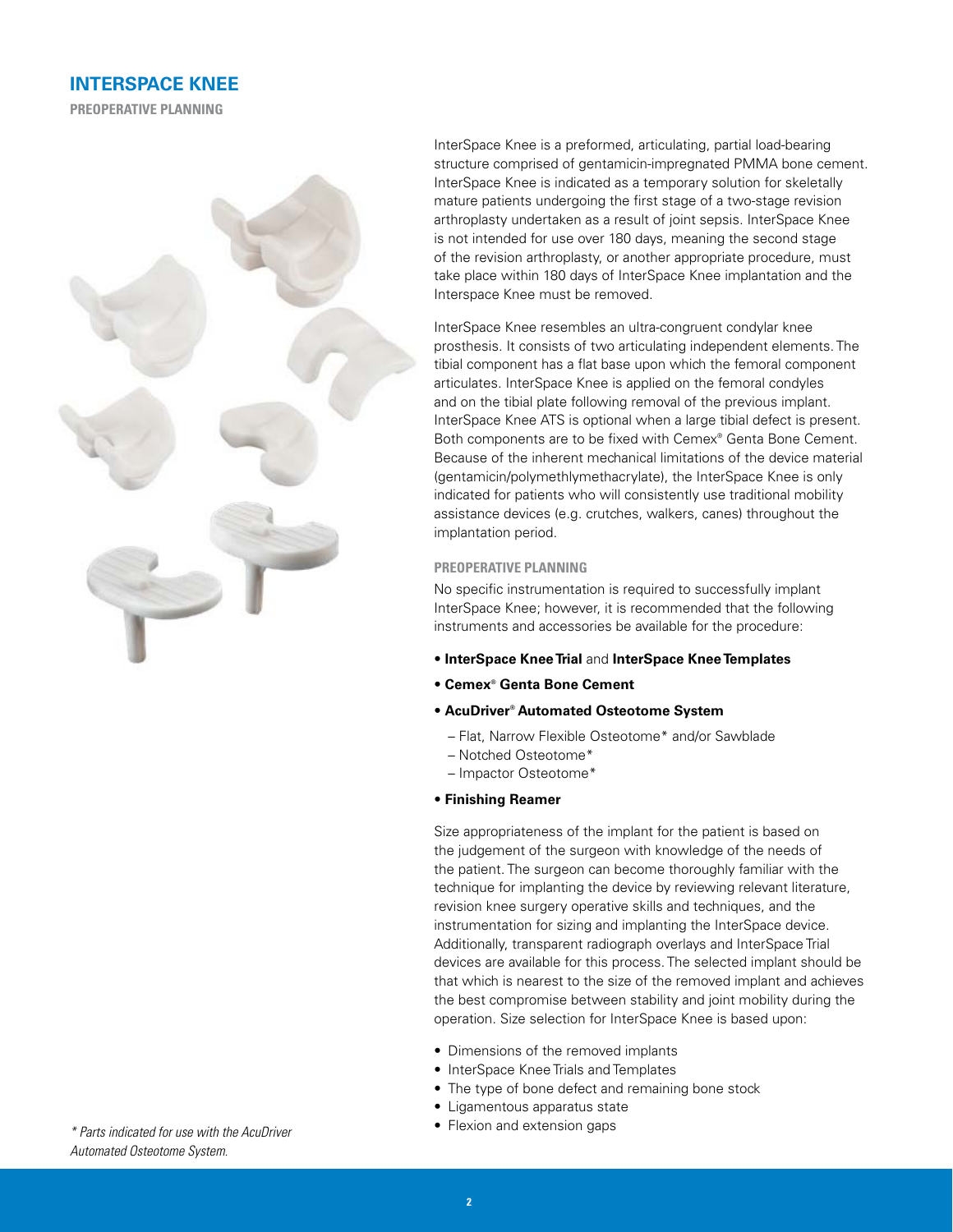**REMOVAL OF PROSTHETIC COMPONENTS / FEMORAL SIZING AND TRIAL PLACEMENT**





**Figure 1** Flat, Narrow Flexible Osteotomes and/or a Sawblade can be Used to Transect the Prosthetic Components



**Figure 2** Position the Trials into the Joint Space and Reduce the Knee

#### **REMOVAL OF PROSTHETIC COMPONENTS**

Infected components and residual bone cement must be removed from the femur, tibia and patella *(Figure 1)*. Complete debridement of necrotic tissue should also be performed prior to implantation. This step is the most important process for successfully eradicating the infection.

#### **FEMORAL SIZING AND TRIAL PLACEMENT**

Select the correct implant size according to the guidelines referenced in "Preoperative Planning." The size to be implanted should be the nearest to the size of the removed implant and achieves the best compromise between stability and joint mobility during the operation. The use of the Augmented Tibial Stem (ATS) is recommended when there is tibial bone loss. Position the selected InterSpace Knee Trials into the joint space and reduce the knee *(Figure 2)*.

Select the most suitable size on the basis of:

- Ligamentous apparatus state
- Flexion and extension gaps
- Dimensions of the removed implant
- Type of bone defect and when a significant amount of tibial bone loss has occurred (the use of InterSpace Knee ATS is recommended)

Position the selected InterSpace Knee and ATS Trials into the joint space and reduce the knee *(Figure 2)*.

The knee should not be too tight during trialing as it will tighten further upon cement fixation of the femoral component. Tightness may be relieved through downsizing and/or recontouring the femoral bone to achieve a satisfactory fit. The optimal implant placement achieves the best compromise between stability and joint mobility during the operation and is stable in full extension and 90° flexion.

*Note: The InterSpace Knee Trial must not be implanted. The thickness generated by the cement is not reflected in the trial.*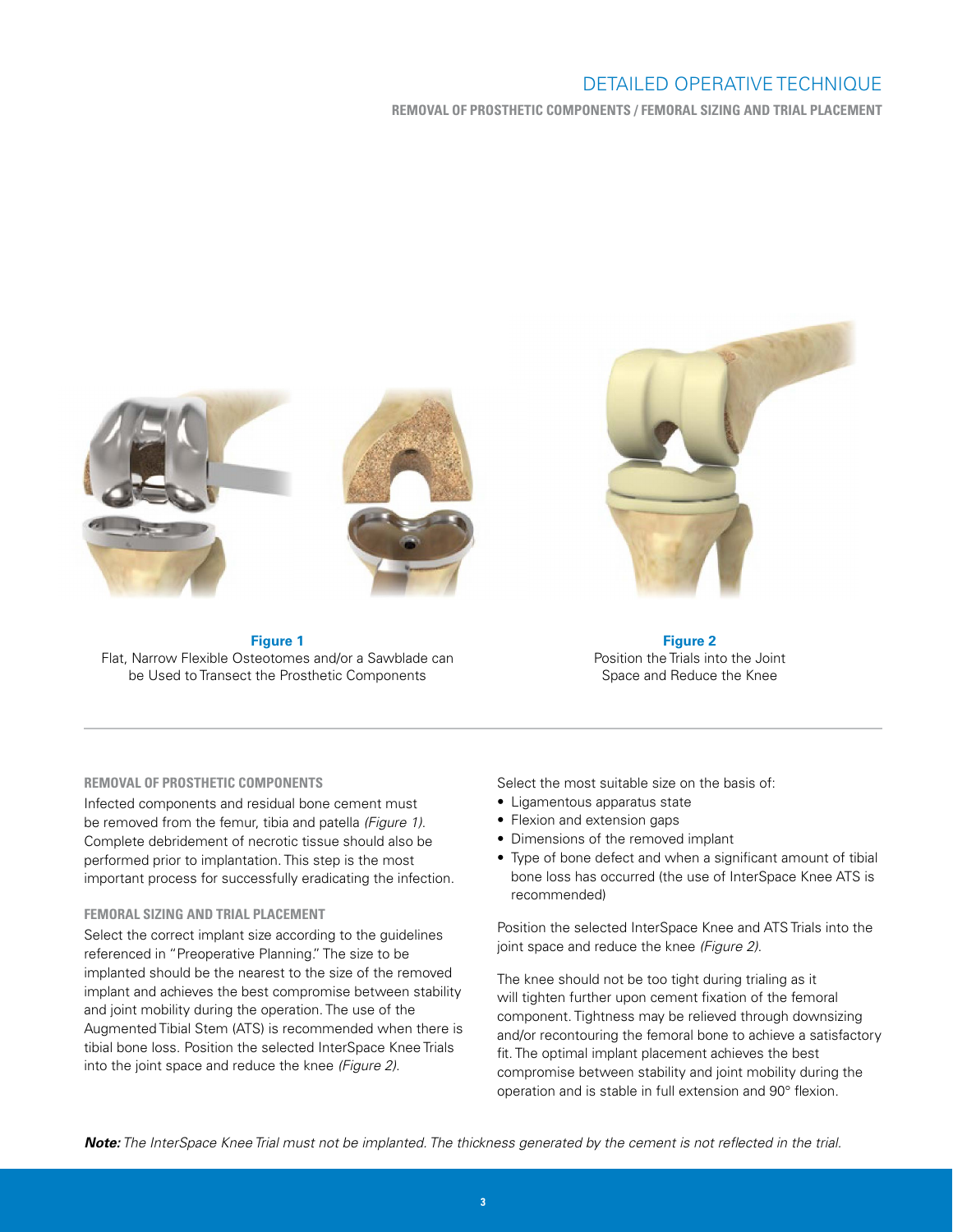**PLACEMENT OF THE FEMORAL COMPONENT**



#### **Figure 3**

A Layer of Cement Should be Placed on the Bone-Mating Surface of the Femoral Component. The Femoral Component Should Then be Guided Onto the Distal Femur by Hand and Held in Place Until the Cement is Cured

#### **PLACEMENT OF THE FEMORAL COMPONENT**

Maintaining strict aseptic surgical techniques is important to the success of InterSpace Knee implantation. Thoroughly irrigate the joint with pulsatile lavage prior to implanting the femoral component. Take time to ensure the bone is dried and use clean, dry gloves for handling and implementing the InterSpace Knee. Avoid washing the spacer with aqueous solutions before or after implantation to maintain optimum levels of antibiotic release.

Fixation of the InterSpace Knee is indicated for Cemex Genta Bone Cement and is undertaken in two steps to minimize the possibility of inadvertently fusing the femoral and tibial components.

Ensure that the entire contact surface of the components is cemented to create continuity between spacer and bone. Missing or insufficient cement, especially in the posterior portion of the condyles, may weaken the structure of the device.

Apply a layer of highly viscous, very thick (doughy) bone cement to the non-articulating surface of the selected femoral component. Next, manually place the femoral component onto the distal femur *(Figure 3)*.

Due to the incongruency between the remaining femoral bone and the interior geometry of the InterSpace Knee, the femoral component may not rest "flush" on the distal femur. Take care not to force the component into position as this could result in fracturing the prosthesis itself.

DO NOT use an impactor and mallet to seat the prosthesis as this can fracture the implant. Remove all extruded bone cement, maintaining femoral component position until the cement fully cures.

A very doughy bone cement helps to prevent a strong fixation and minimizes interdigitation of the trabecular bone. The goal of the cementation is to provide a satisfactory fixation while allowing for an easy removal during the second-stage procedure.

*Note: The InterSpace Knee is a temporary device designed to accommodate various geometries. Additional bone cement can help compensate for incongruency that might exist between the distal femur and the femoral component.*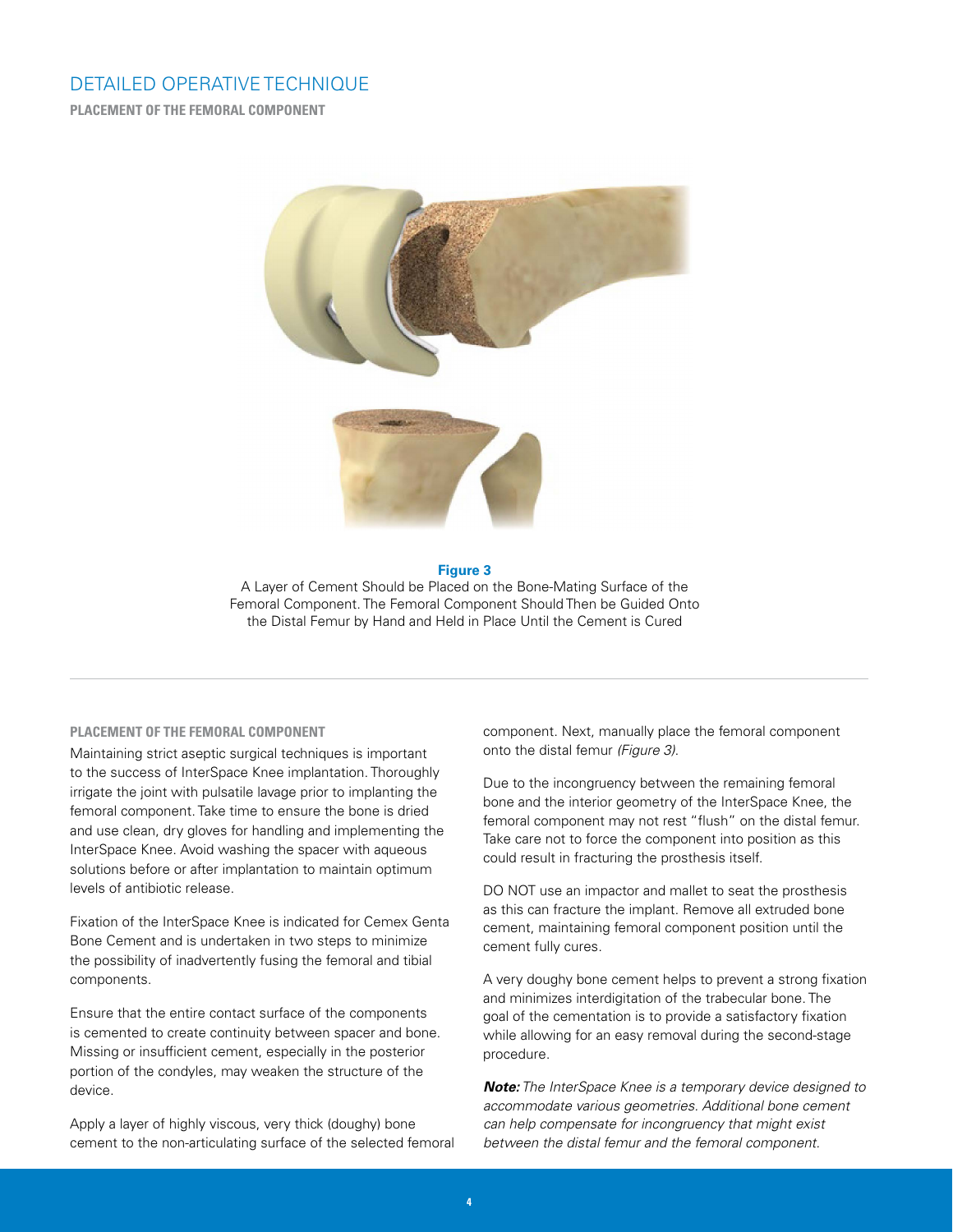**PLACEMENT OF THE TIBIAL COMPONENT**



**Figure 4** Apply Bone Cement to the Proximal Surface of the ATS and Affix to the Distal Surface of the Articular Tibial Insert



**Figure 5**

Apply Bone Cement to the Non-Articulating Surface of the Tibial Component and Guide onto the Proximal Tibia by Hand



**Figure 6a** Remove All Excess Bone Cement

#### **PLACEMENT OF THE TIBIAL AND ATS COMPONENTS**

The use of InterSpace Knee ATS is highly recommended when a large tibial defect is present. If no large tibial defect is present, placement of the tibial component without the InterSpace Knee ATS may be most suitable.

Prepare a fresh batch of Cemex Genta Bone Cement.

Connect the selected sizes of the tibial and ATS components by applying a layer of highly viscous, very thick (doughy) bone cement between the two components *(Figure 4)*. Then, manually position them on the proximal tibia, taking care to remove all excess bone cement *(Figure 5)*. Reduce the knee, move into extension and flex-extend the knee several times,

all prior to the final setting of the cement. This allows the tibial component to "self-center" with the femoral component, ensuring proper tracking of the InterSpace Knee.

Make sure that the entire contact surfaces of the components are cemented to create continuity between them. Missing or insufficient cement may weaken the structure of the device. Final curing of the bone cement should be accomplished with the knee in extension *(Figure 6a)*.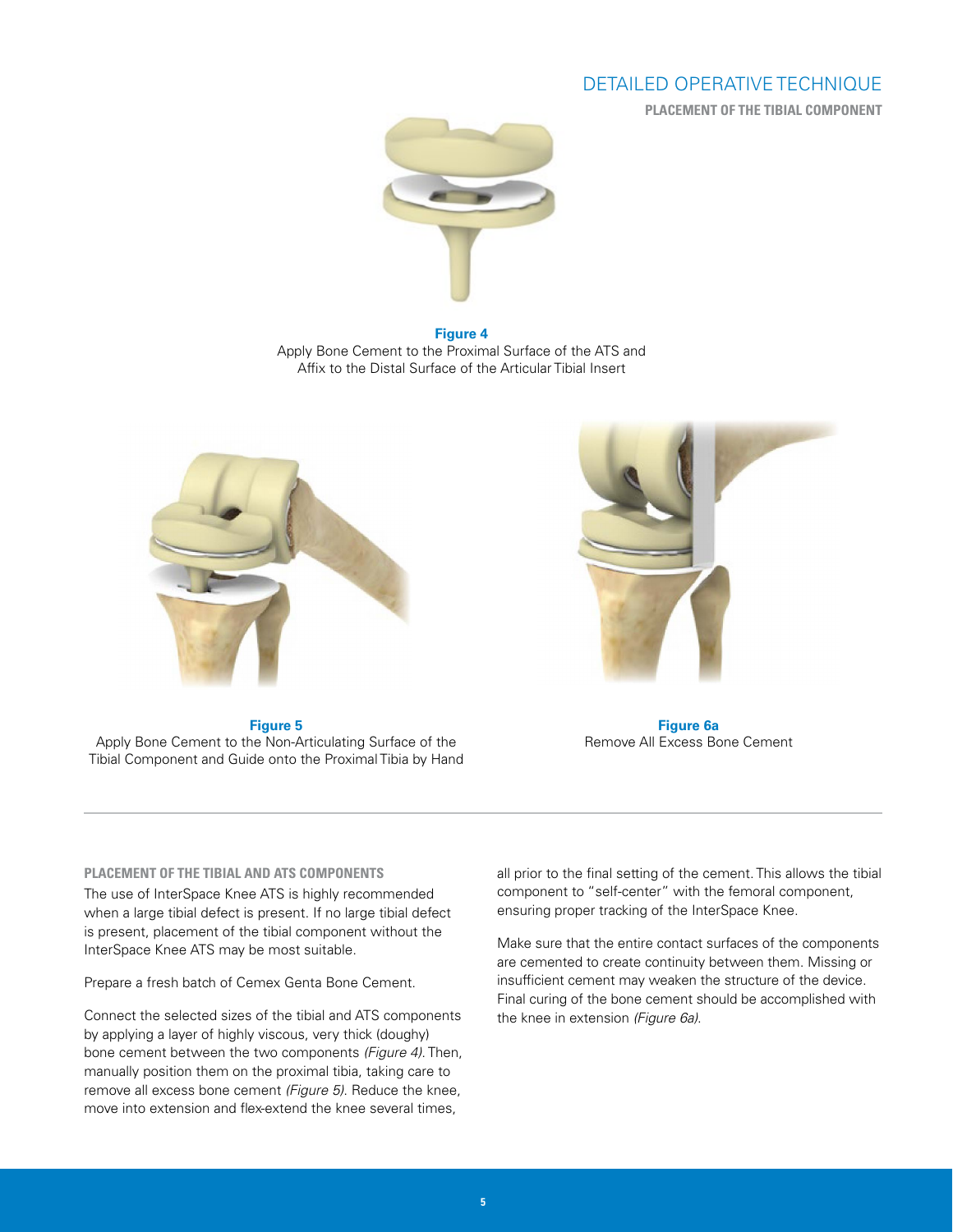**PLACEMENT OF THE TIBIAL COMPONENT**



**Figure 6b** Remove All Excess Bone Cement

#### **PLACEMENT OF THE TIBIAL COMPONENT (WITHOUT ATS)** Prepare a fresh batch of Cemex Genta Bone Cement.

Apply a layer of highly viscous, very thick (doughy) bone cement to the proximal surface of the tibia as well as the nonarticulating surface of the selected tibial component.

Manually position the InterSpace tibial component on the proximal tibia, taking care to remove all excess of bone cement *(Figure 6b)*. Make sure that the entire contact surfaces of the components are cemented to create continuity between them. Missing or insufficient cement may weaken the structure of the device.

Reduce the knee, move into extension and flex-extend the knee several times, all prior to the final setting of the cement. This allows the tibial component to "self-center" with the femoral component, ensuring proper tracking of the InterSpace Knee. Final curing of the bone cement should be accomplished with the knee in extension.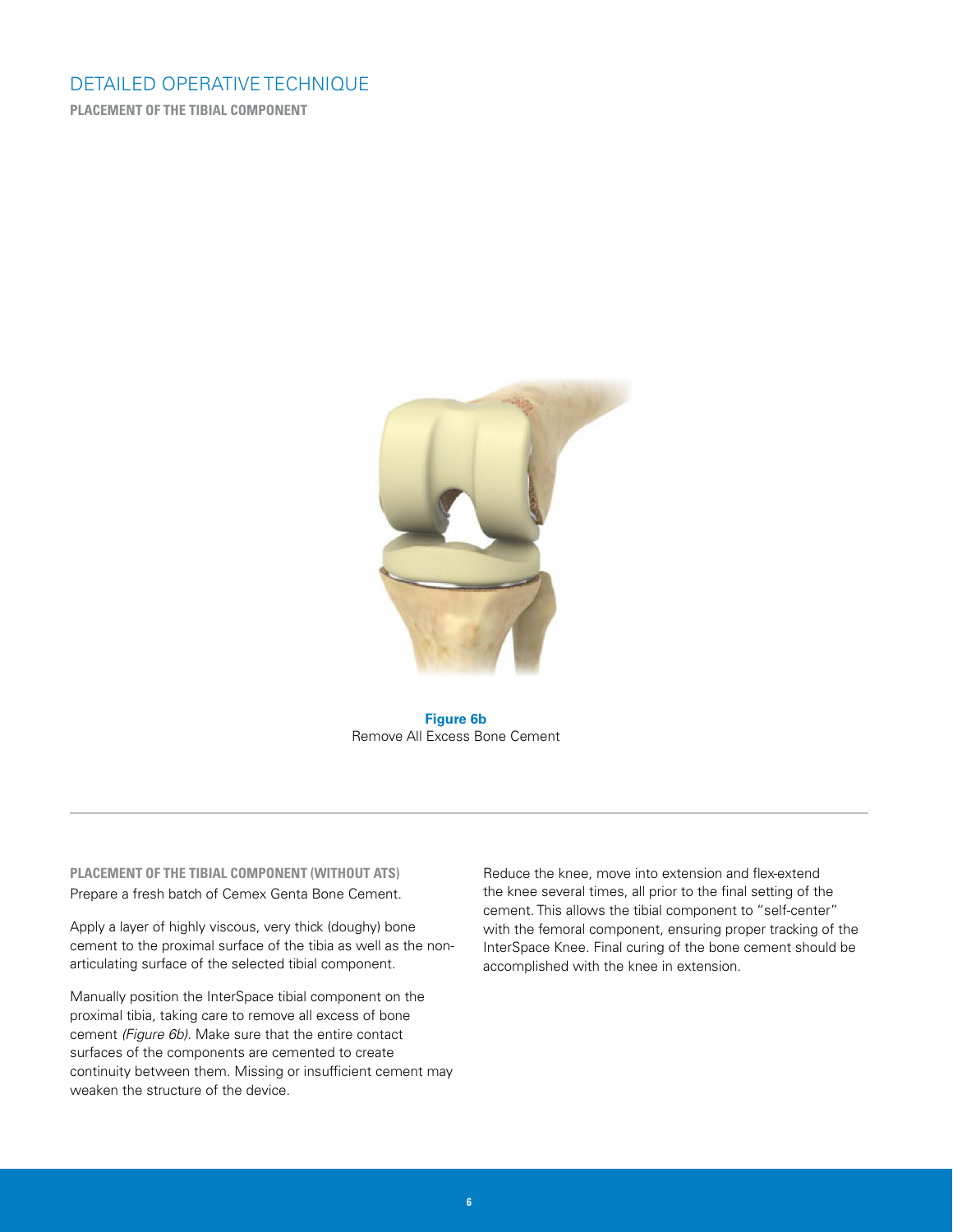**FINAL REDUCTION OF THE KNEE / POSTOPERATIVE CARE**



#### **Figure 7** Excess Bone Cement Should be Cleared From all Edges of the Prosthesis and Articulating Surfaces Prior to Final Reduction

#### **FINAL REDUCTION OF THE KNEE**

Care must be taken to ensure that no unpolymerized bone cement remains on the articulating surfaces that could fuse the joint and/or accelerate the wear process *(Figure 7)*.

Reduce the knee and close in standard fashion. The knee must be stable, not too tight, and should have a joint extension ranging from 0 to 90 degrees.

*Note: Care should be taken to keep the wound dry once the final spacer implant has been placed. Any attempt to lavage the joint can result in a loss of antibiotic at the surface of the implant.* 

#### **POSTOPERATIVE CARE**

Generally, the postoperative treatment is similar to a primary knee prosthesis, but weight-bearing shall be limited (e.g. use of crutches). Partial weight-bearing must be assessed on an individual basis in relation to the anatomic conditions of the femur and tibia, bone trophism and the clinical conditions of the patient during rehabilitation stages.

Excessive weight-bearing and forced mobilization should be avoided to minimize the risk of InterSpace damaging the biological structure. Temporary use of an articulated

postoperative orthosis may be prescribed if the surgeon deems it necessary based on the stability achieved and the condition of the extensor apparatus.

Ultimately, the degree of weight-bearing and mobility must be evaluated by the surgeon on a patient-by-patient basis and moderated as appropriate.

*Note: InterSpace Knee is to be used with mobility-assisting devices throughout the period of implantation.*

#### **EXPLANTATION**

The InterSpace device is not intended for use as a permanent prosthesis and must be removed within 180 days of implantation. Osteotomes, mallets and other revision instruments may be used to aid in the explantation procedure. Care should be taken to ensure that the wound site is thoroughly cleaned of all bone cement debris prior to implantation of a definitive prosthesis or performing an alternative surgical procedure (e.g. resection arthroplasty, fusion, etc.). Failure to remove cement and/or bone debris may shorten the survival of the revision implant.

#### **DISPOSAL**

Disposal of the device should be in accordance with local waste regulations.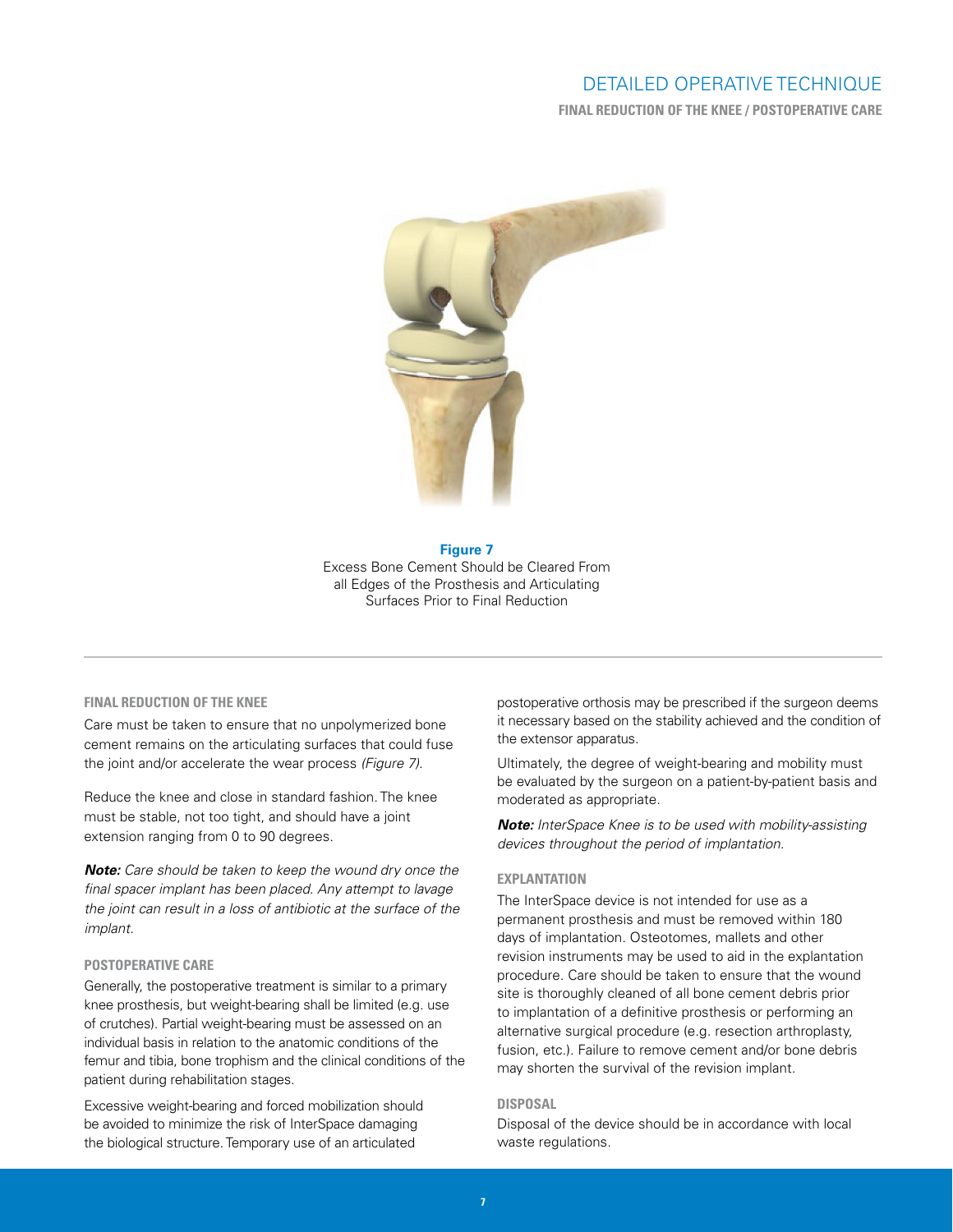

InterSpace Hip resembles a femoral prosthesis. It is made of a loadbearing structure in stainless steel, which is coated with gentamicinimpregnated PMMA bone cement. InterSpace Hip is indicated for skeletally-mature patients undergoing the first stage of a two-stage revision arthroplasty undertaken as a result of joint sepsis.

InterSpace Hip is inserted into the femoral medullary canal and the acetabular cavity following removal of the existing femoral and acetabular implants and a complete debridement. When distal anchorage is required, the InterSpace Hip Extra-Long (XL) is indicated. Also, the InterSpace Hip XL is recommended in the absence of proximal support, in the presence of large metaphyseal defects or after a transfemoral approach.

#### **PREOPERATIVE PLANNING**

No specific instrumentation is required to successfully implant InterSpace Hip; however, it is recommended that the following instruments and accessories be available for the procedure:

- **InterSpace Hip Trial** and **InterSpace Hip Templates**
- Cemex Genta Bone Cement
- AcuDriver Automated Osteotome System
	- Notched or **Vee Osteotomes\*** (cemented femoral stem removal)
	- **Long Straight Gouge** and **Long Notched Osteotome\*** (cement removal from distal stem level)
	- Flat, Narrow Flexible Osteotome\* (cementless femoral stem removal)
	- **Small and/or Medium Cup Osteotome\*** (cemented or cementless cup removal)
- **Rat Tail Rasp** or **Lateralizing Broach**
- **Femoral Canal Reamers (Conical, Flexible, Primary, etc.)**
- **Acetabular Reamer**
- Finishing Reamers (Straight, Tapered, etc.)
- **Head Impactor (poly-tipped only)**

Transparent radiograph overlays and InterSpace Trial devices are available for this process. The appropriate size for the InterSpace Hip is based on the fit of the head into the acetabular cavity and the condition of the femur. Additionally, the selected implant should be that which is nearest to the size of the removed implant and achieves the best compromise between stability and joint mobility during the operation. Size selection for the InterSpace Hip is based upon:

- Dimensions of the removed implants
- InterSpace Hip Trials and Templates
- The type of bone defect and remaining bone stock
- Ligamentous apparatus state
- Flexion and extension spaces

*<sup>\*</sup> Parts indicated for use with the AcuDriver Automated Osteotome System.*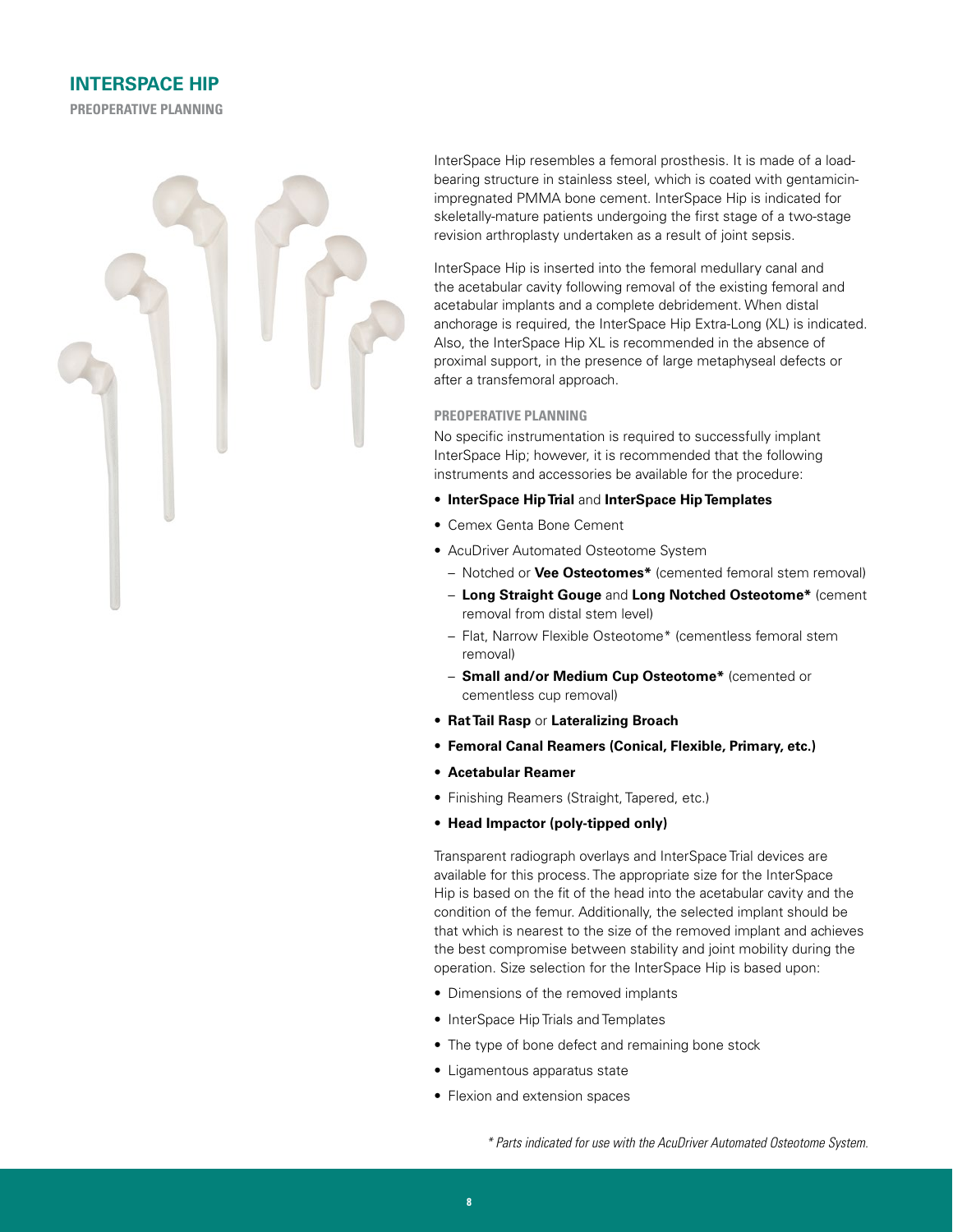# DETAILED OPERATIVE TECHNIQUE **REMOVAL OF PROSTHETIC COMPONENTS**



**Figure 8** Removal of all Proximal Cement and Bone Allows the Prosthesis to be Removed Without Incidence



**Figure 9** Extract the Femoral Component

#### **REMOVAL OF PROSTHETIC COMPONENTS**

Infected components and residual bone cement must be removed from the femoral canal and acetabular cavity. Break up the cement mantle directing force inward toward the prosthesis. Remove all cement or bone proximally and laterally so that the prosthesis can be removed without fracturing the metaphyseal region of the bone *(Figure 8)*.

Once the cement-implant interface is adequately disrupted, the femoral component can be extracted using an extraction instrument *(Figure 9)*. A complete debridement of necrotic tissue should also be performed prior to implantation. This step is the most important process for successfully eradicating the infection.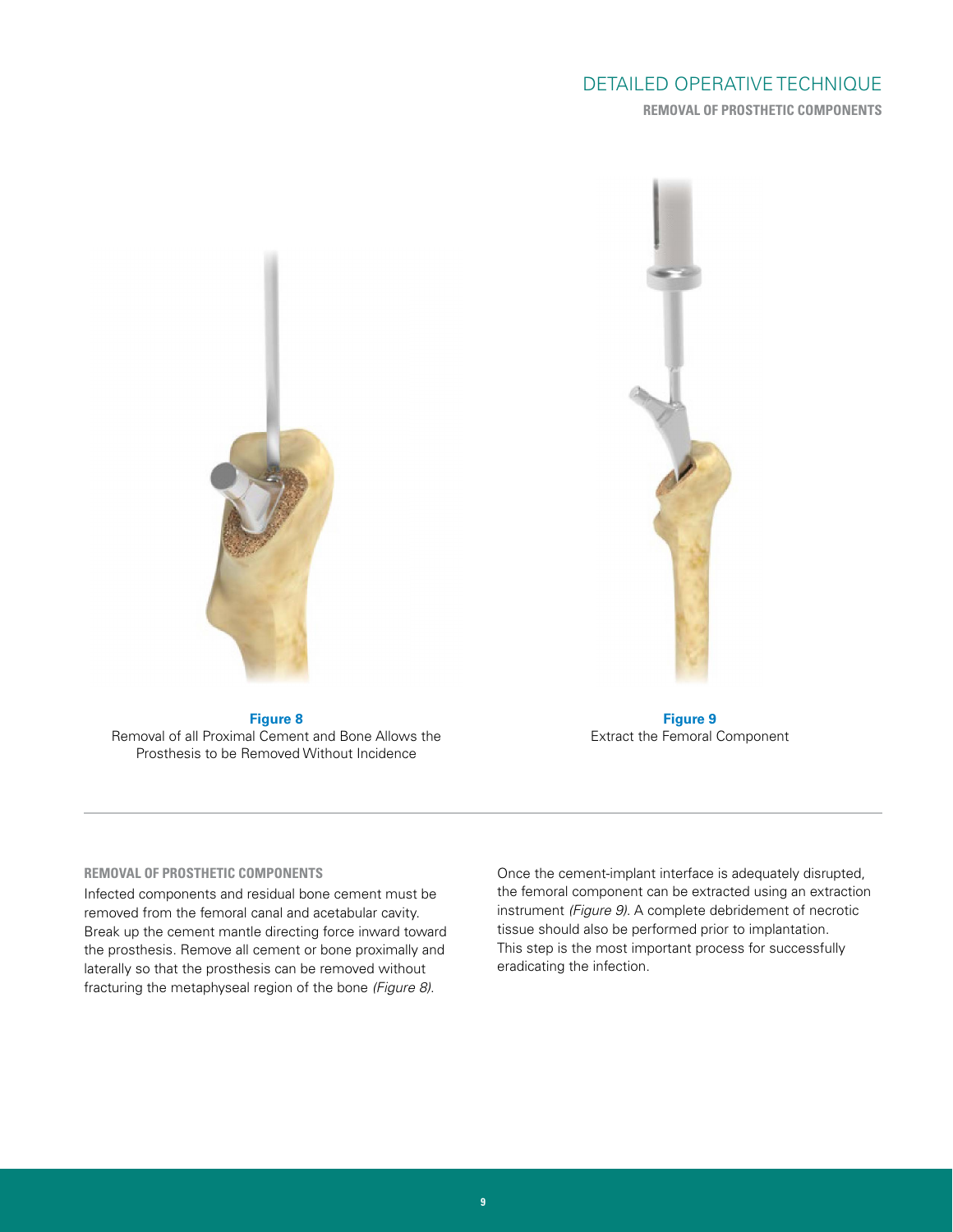**CANAL PREPARATION**



**Figure 10** Longer Osteotomes can be Used to Remove Bone Cement at the Distal Stem Level

**Figure 11** Prepare the Femoral Canal to Ensure Removal of any Infected Components and/or Bone Cement

#### **CANAL PREPARATION**

The technique for removing a cemented or press fit prosthesis is similar. A Notched or Vee Osteotome may be used for cemented femoral stem removal, and a Long Straight Gouge and Long Notched Osteotome can be used for bone cement removal from the distal stem level *(Figure 10)*. A Flat, Narrow Flexible Osteotome may be used for a cementless femoral stem removal.

It may be necessary to prepare the femoral canal in order to obtain optimal fit of the InterSpace Hip stem *(see page 12 for Trial Placement and Reduction)*. Prepare the bone proximally with Straight or Tapered Reamers. The use of a Rat Tail Rasp or Lateralizing Broach may also be used for proximal bone preparation utilizing a direct anterior approach. Flexible Reamers may be used for distal reaming during final preparation of the femoral canal *(Figure 11)*.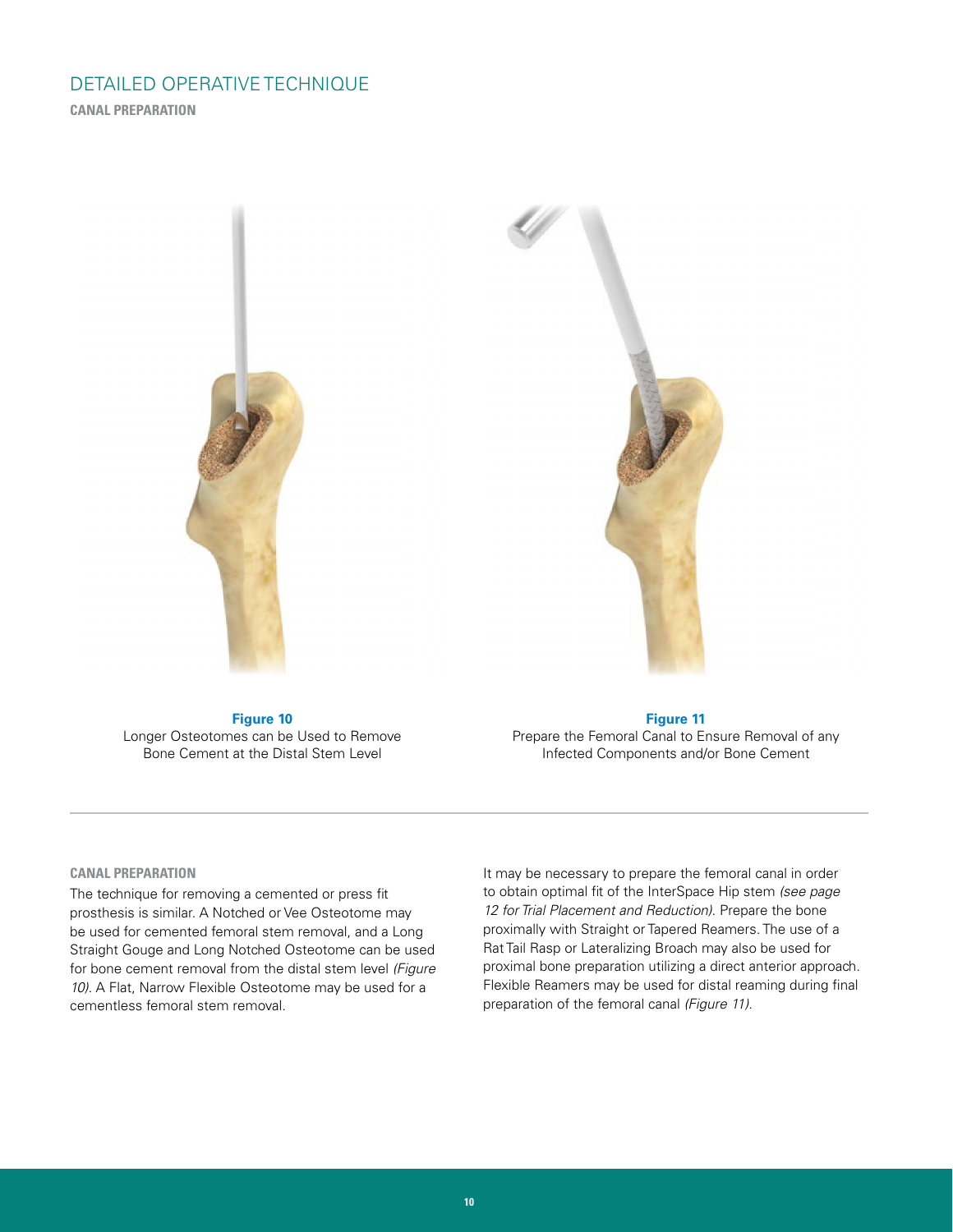**ACETABULUM PREPARATION / TRIAL PLACEMENT AND REDUCTION**



**Figure 12**

Cup Osteotomes are Used to Separate the Acetabular Cup From the Prosthesis-Cement or Prosthesis-Bone Interface

**Figure 13** If Necessary, Ream the Acetabulum to Obtain Optimal Fit

#### **ACETABULUM PREPARATION**

The head of the InterSpace Hip must articulate directly with the acetabular cavity. A Small and/or Medium Cup Osteotome can be used for a cemented or cementless cup removal *(Figure 12)*. It may be necessary to ream the acetabulum in order to obtain optimal fit of the InterSpace Hip head *(Figure 13)*. However, appropriate care must be considered to maintain as much healthy bone stock as possible. Any standard Acetabular Reamers may be used in this instance.

#### **TRIAL PLACEMENT AND REDUCTION**

InterSpace Hip Trials are available to determine appropriate implant sizing. Insert the Trial into the femoral canal to verify stem fit *(Figure 14)*. Once properly seated, reduce the hip joint to determine correct fit in the acetabular cavity. An adequate fit of the InterSpace Hip head into the acetabular cavity will assist in reducing the incidence of dislocation.

*Note: The InterSpace Hip Trial must not be implanted.*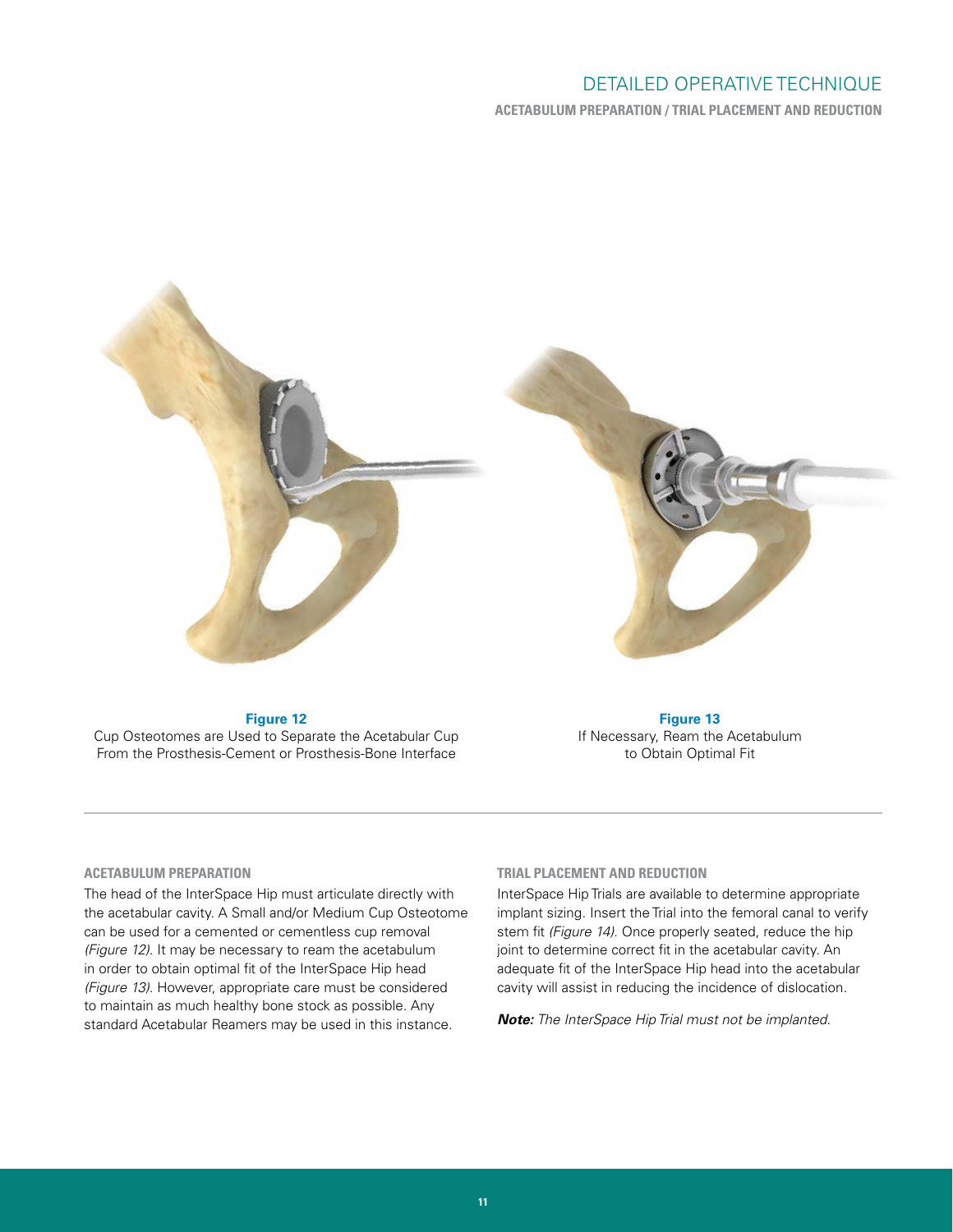**HIP IMPLANT PLACEMENT/POSTOPERATIVE CARE**



**Figure 14** Place Hip Trial Into Femoral Canal to Test the Stem Fit



#### **Figure 15**

Properly Seat Prosthesis With a Poly-Tipped Head Impactor. Cement Prosthesis Around Proximal Neck to Avoid Dislocation.

#### **HIP IMPLANT PLACEMENT**

Prior to inserting the InterSpace Hip, the femoral canal and acetabulum should be thoroughly irrigated with pulsatile lavage to ensure all debris is removed. Care should be taken to keep the wound dry before the spacer is inserted to avoid loss of antibiotic at the surface of the implant, as the spacer antibiotic is activated in an aqueous environment. A poly-tipped Head Impactor can be used to properly seat the InterSpace Hip *(Figure 15)*. Final placement of the InterSpace Hip stem is recommended with Cemex Genta Bone Cement to provide proximal fixation and rotational stability. When inserting an InterSpace Hip Tapered Wedge, it is mandatory to fix the spacer with Cemex Genta Bone Cement. Only utilize a highly viscous bone cement in order to reduce the incidence of interdigitation of the trabecular bone and allow for easier clean up. Once InterSpace Hip has been correctly positioned and the bone cement cured, the hip joint may be reduced.

*Note: A metal head impactor may fracture the Spacer. Do not subject the device to excessive forces.*

*Additional Note: Any attempt to lavage the joint can result in a loss of antibiotic at the surface of the implant.* 

#### **POSTOPERATIVE CARE**

Physical therapy can be administered at the discretion of the surgeon during the time the InterSpace Hip is implanted. Partial weight-bearing must be assessed on an individual

basis with relation to the anatomic condition of the femur and acetabulum, bone quality and clinical conditions of the patient during rehabilitation stages. Care must be taken to minimize the risk of damaging bone tissue and the implant through excessive weight-bearing or forced mobilization.

Ultimately, the degree of weight-bearing and mobility must be evaluated by the surgeon on a patient-by-patient basis and moderated as appropriate.

*Note: InterSpace Hip is to be used with mobility-assisting devices throughout the period of implantation.*

#### **EXPLANTATION**

The InterSpace device is not intended for use as a permanent prosthesis and must be removed within 180 days of implantation. Osteotomes, mallets and other revision instruments may be used to aid in the explantation procedure. Care should be taken to ensure that the wound site is thoroughly cleaned of all bone cement debris prior to implantation of a definitive prosthesis or performing an alternative surgical procedure (e.g. resection arthroplasty, fusion, etc.). Failure to remove cement and/or bone debris may shorten the survival of the revision implant.

#### **DISPOSAL**

Disposal of the device should be in accordance with local waste regulations.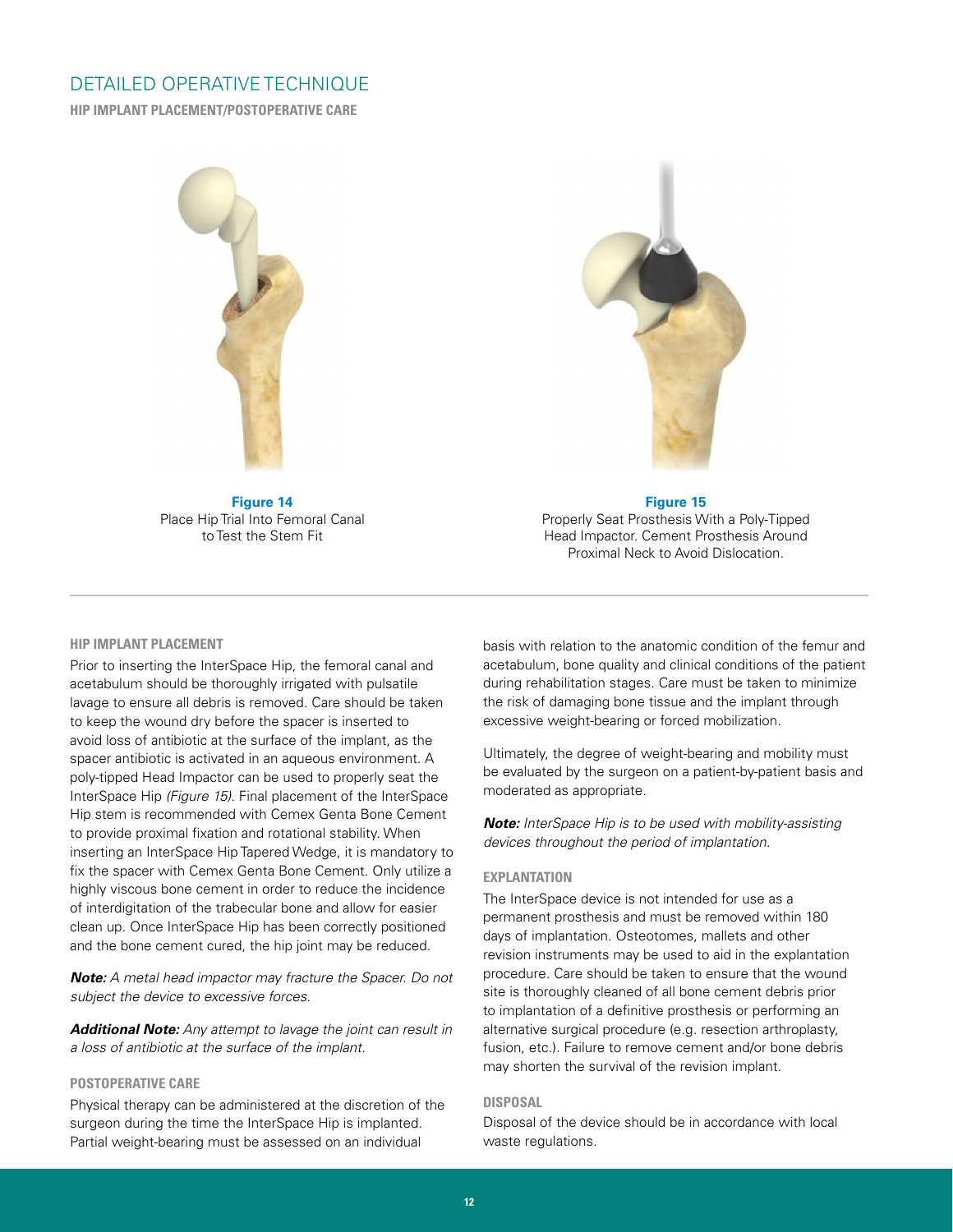## **INTERSPACE SHOULDER PREOPERATIVE PLANNING**



InterSpace Shoulder is a preformed, partial load-bearing structure coated with gentamicin-impregnated PMMA bone cement. InterSpace Shoulder is indicated for skeletally-mature patients undergoing the first stage of a two-stage revision arthroplasty undertaken as a result of joint sepsis.

InterSpace Shoulder is similar in construct to the InterSpace Hip. It is a unipolar hemiarthroplasty reinforced with a stainless steel core. The InterSpace Shoulder is inserted into the humeral canal following removal of primary components and complete debridement.

#### **PREOPERATIVE PLANNING**

No specific instrumentation is required to successfully implant InterSpace Shoulder; however, it is recommended that the following instruments and accessories be available for the procedure:

- **InterSpace Shoulder Trial** and **InterSpace Shoulder Templates**
- Cemex Genta Bone Cement
- AcuDriver Automated Osteotome System
	- Notched or Vee Osteotomes\* (cemented humeral stem removal)
	- Straight Gouge and Notched Osteotomes\* (cement removal from distal stem level)
	- Flat, Narrow Flexible Osteotome\* (cementless humeral stem removal)
- **Humeral Canal Reamers (Conical, Flexible, Primary, etc.)**
- **Glenoid Reamers**
- Finishing Reamers (Straight, Tapered, etc.)
- Head Impactor (poly-tipped only)
- **Cement Curette**

Size appropriateness should be confirmed through trial reduction, achieving a compromise between stability and joint mobility. The appropriate size for the InterSpace Shoulder is based on the fit of the head into the glenoid and the condition of the humerus. Size selection for the InterSpace Shoulder can be determined with the following:

- Dimensions of the removed implants
- InterSpace Shoulder Trials and Templates
- Remaining bone stock
- Flexion and extension spaces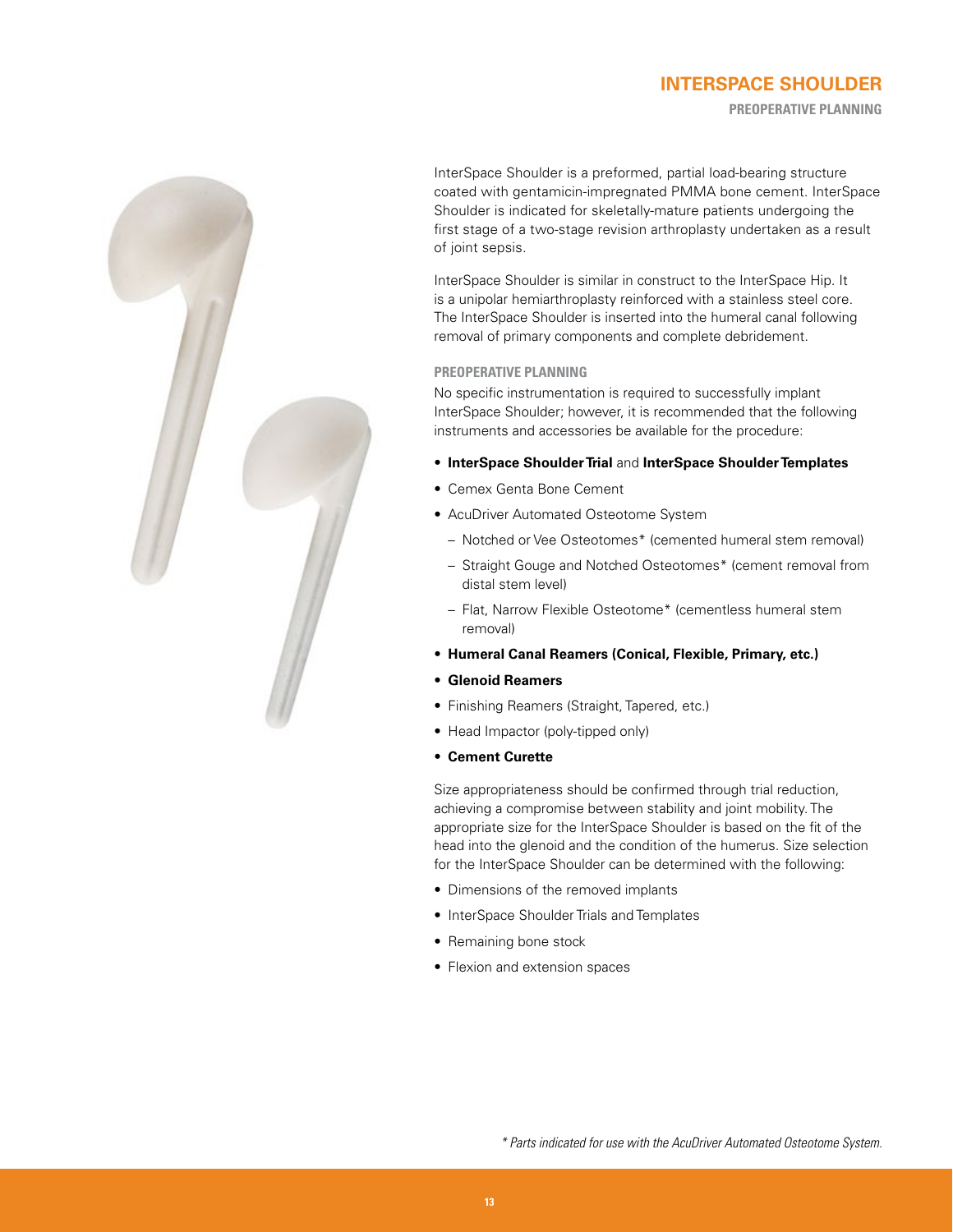**REMOVAL OF PROSTHETIC COMPONENTS / CANAL PREPARATION**



#### **Figure 16** Remove Primary Components and Debride Completely. Take Care to Remove all Residual Bone Cement.

#### **REMOVAL OF PROSTHETIC COMPONENTS**

Infected components and residual bone cement must be removed from the humeral canal and glenoid cavity. Break up the cement mantle directing force inward toward the prosthesis. Remove all cement or bone proximally and laterally so that the prosthesis can be removed without fracturing the metaphyseal region of the bone. Once the cement implant interface is adequately disrupted, the humeral component can be extracted using an extraction instrument *(Figure 16)*. A complete debridement of necrotic tissue should also be performed prior to implantation. This step is the most important process for successfully eradicating the infection.

#### **CANAL PREPARATION**

The technique for removing a cemented or press fit prosthesis is similar. A Notched or Vee Osteotome may be used for cemented humeral stem removal, and a Straight Gouge and Notched Osteotome can be used for cement removal from the distal stem level. A Flat, Narrow Flexible Osteotome may be used for a cementless humeral stem removal. It may be necessary to ream the humeral canal in order to obtain optimal fit of the InterSpace Shoulder stem. Prepare the bone proximally with Straight or Tapered Reamers. Flexible Reamers may be used for distal reaming during final preparation of the humeral canal.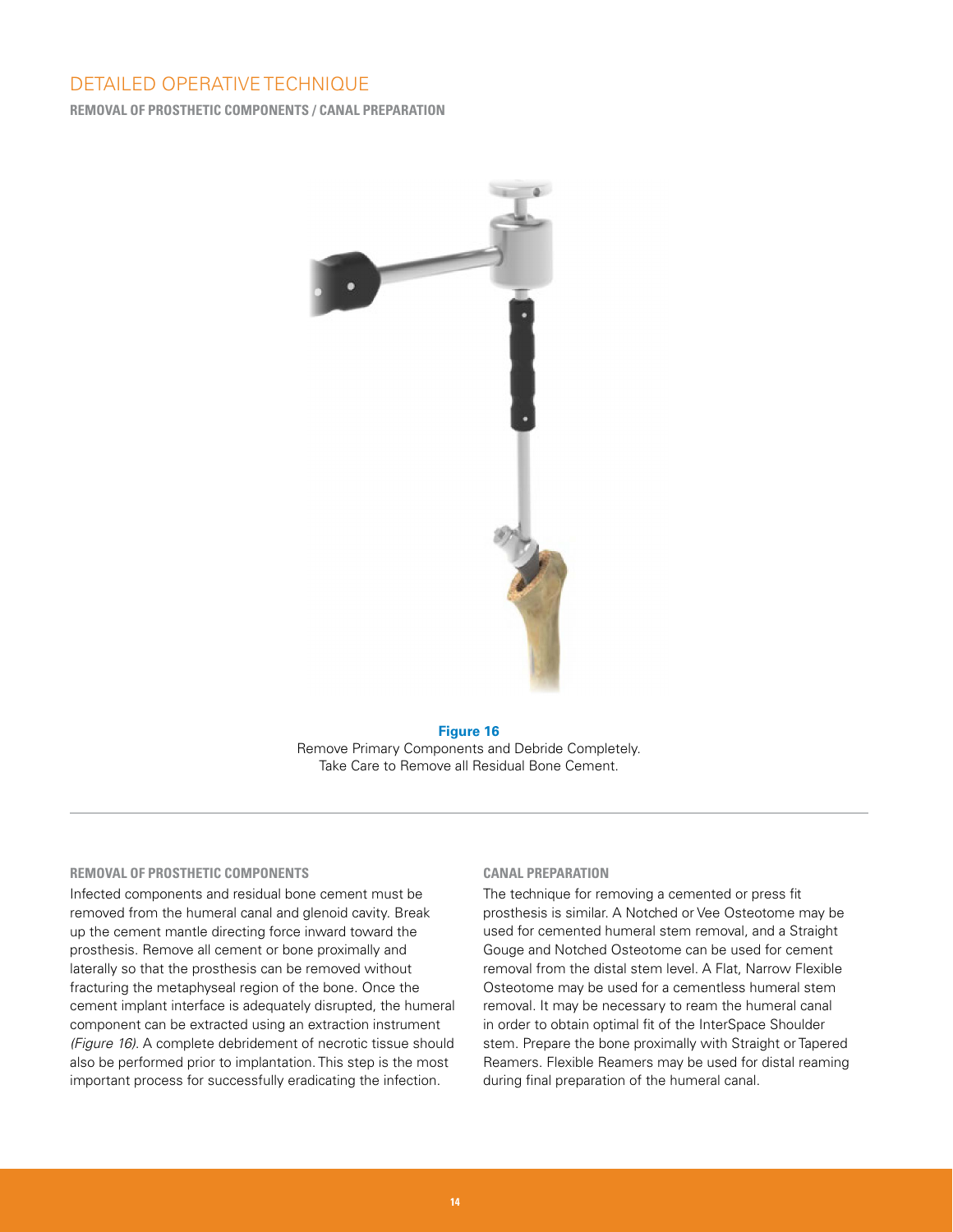**GLENOID PREPARATION / TRIAL PLACEMENT AND REDUCTION / SHOULDER IMPLANT PLACEMENT**



**Figure 17** Apply Cemex Genta Bone Cement to Underside of Head

#### **GLENOID PREPARATION**

The head of the InterSpace Shoulder must articulate directly with the glenoid cavity. It may be necessary to ream the glenoid in order to obtain optimal fit of the InterSpace Shoulder head. However, appropriate care must be considered to maintain as much healthy bone stock as possible. Any standard Glenoid Reamer may be used in this instance.

#### **TRIAL PLACEMENT AND REDUCTION**

InterSpace Shoulder Trials are available to determine appropriate implant sizing. Insert the Trial into the humeral canal to verify stem fit. Once properly seated, reduce the shoulder joint to determine correct fit in the glenoid cavity. An adequate fit of the InterSpace Shoulder head into the

scapular glenoid cavity will assist in reducing the incidence of dislocation.

*Note: The InterSpace Shoulder Trial must not be implanted.*

#### **SHOULDER IMPLANT PLACEMENT**

Prior to inserting the InterSpace Shoulder, the humeral canal and glenoid should be thoroughly irrigated with pulsatile lavage to ensure that all debris is removed. Care should be taken to dry the wound before the spacer is inserted to avoid loss of antibiotic at the surface of the implant, as the spacer antibiotic is activated in an aqueous environment. Cemex Genta Bone Cement can be applied to the underside of the head to avoid spacer rotation in cases of lysis or fragmentation of the proximal humeral bone *(Figure 17)*.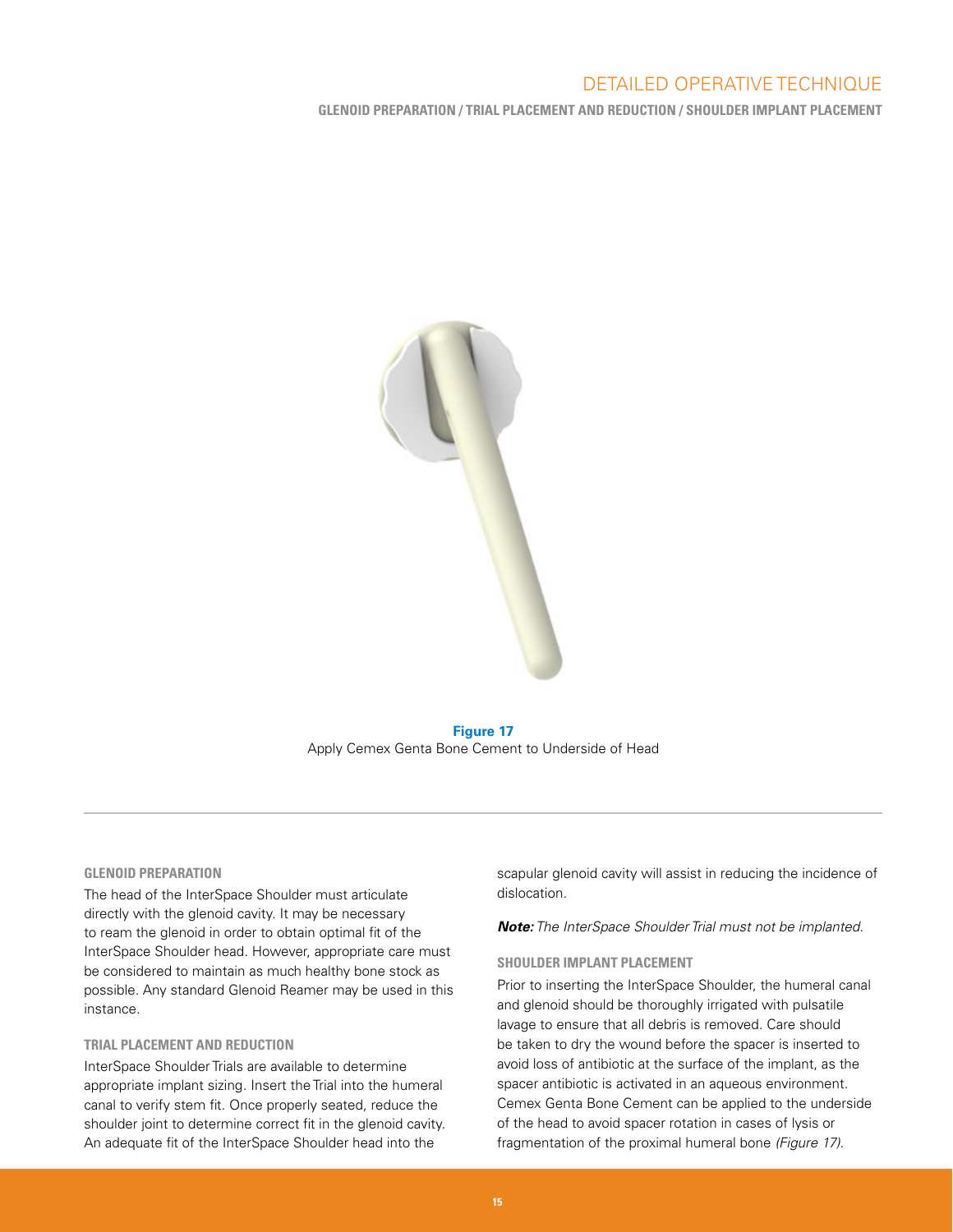# DETAILED OPERATIVE TECHNIQUE **SHOULDER IMPLANT PLACEMENT**



**Figure 18** Manually Insert the InterSpace Shoulder Into the Humeral Canal While Approximating Anatomical Version

**Figure 19** When Further Seating is Desired, use a Head Pusher or Head Impactor for Leverage

Peripheral placement will minimize cement extrusion into the humeral canal. DO NOT place cement directly into the humeral canal as this may hinder removal and lead to additional bone loss. Only utilize a highly viscous bone cement in order to reduce the incidence of interdigitation of the trabecular bone and allow for easier clean up.

Manually insert the InterSpace Shoulder into the humeral canal while approximating anatomical version *(Figure 18)*.

InterSpace Shoulder can be applied using an anterior deltopectoral approach or a trans-deltoid approach. When further seating is desired, use a Head Pusher or Head Impactor for leverage *(Figure 19)*. DO NOT impact the InterSpace Shoulder with a mallet directly as this can result in fracture of the device. Remove all extruding bone cement with a Cement Curette *(Figure 20)*. Upon curing of bone cement, evaluate joint motion and reduce the shoulder. Close in standard fashion.

*Note: A metal Head Impactor may fracture the Spacer. Do not subject the device to excessive forces.*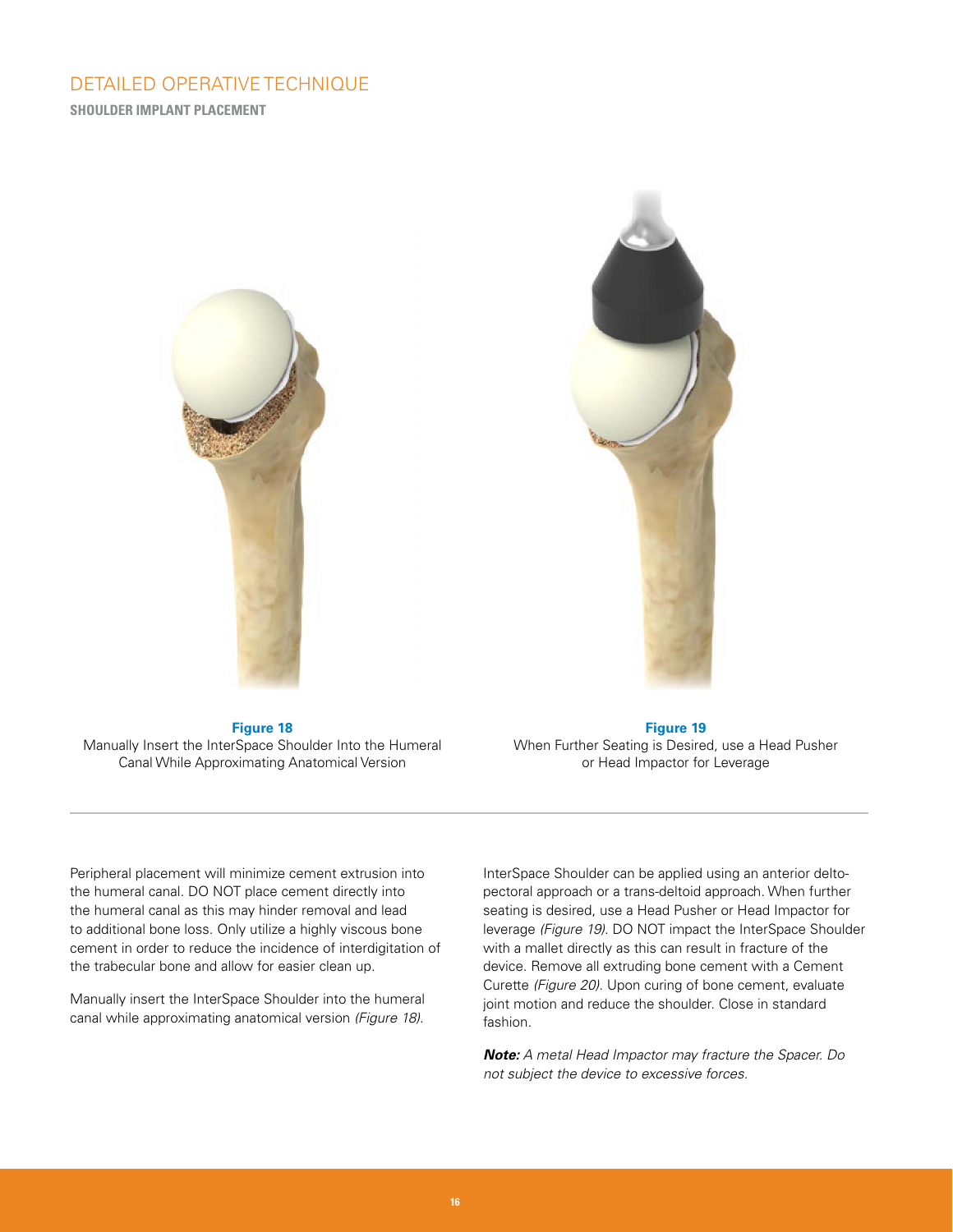# DETAILED OPERATIVE TECHNIQUE **POSTOPERATIVE CARE**



**Figure 20** Remove all Extruding Bone Cement With a Curette

#### **POSTOPERATIVE CARE**

Physical therapy can be administered at the discretion of the surgeon during the time the InterSpace Shoulder is implanted. Activity must be assessed on an individual basis with relation to the anatomic condition of the humerus and glenoid, bone quality and clinical conditions of the patient during rehabilitation stages. Care must be taken to minimize the risk of damaging bone tissue and the implant through excessive activity or forced mobilization. Ultimately, the activity level and mobility must be evaluated by the surgeon on a patient-by-patient basis and moderated as appropriate.

#### **EXPLANTATION**

The InterSpace device is not intended for use as a permanent prosthesis and must be removed within 180 days of implantation. Osteotomes, mallets and other revision instruments may be used to aid in the explantation procedure. Care should be taken to ensure that the wound site is thoroughly cleaned of all bone cement debris prior to implantation of a definitive prosthesis or performing an alternative surgical procedure (e.g. resection arthroplasty, fusion, etc.). Failure to remove cement and/or bone debris may shorten the survival of the revision implant.

#### **DISPOSAL**

Disposal of the device should be in accordance with local waste regulations.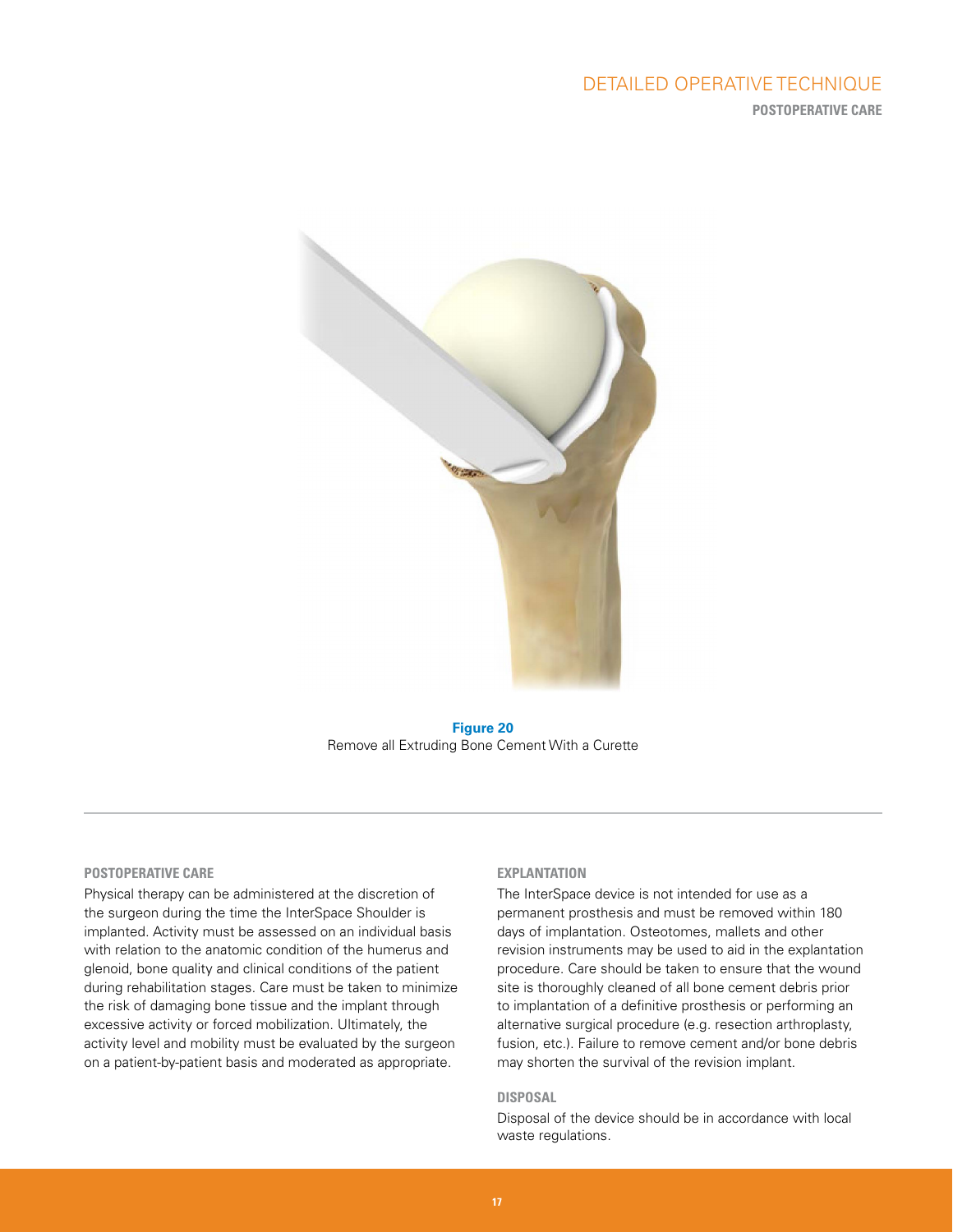# INTERSPACE KNEE SPECIFICATIONS

| <b>Size</b>      | <b>REF</b>     | <b>Trial Size</b> | A<br>(mm) | в<br>(mm) | C<br>(mm) | D<br>(mm) | Е<br>(mm) | <b>Gentamicin</b><br><b>Base</b> |
|------------------|----------------|-------------------|-----------|-----------|-----------|-----------|-----------|----------------------------------|
| Small (S)        | <b>SPK0022</b> | 6054              | 54        | 40        | 60        | 36        | 16        | 0.9 <sub>g</sub>                 |
| Medium (M)       | <b>SPK0122</b> | 7064              | 64        | 47        | 70        | 42        | 17        | 1.3 <sub>g</sub>                 |
| Large $(L)$      | SPK0222        | 8074              | 74        | 54        | 80        | 48        | 18        | 1.8 <sub>g</sub>                 |
| Extra Large (XL) | SPK0322        | 9084              | 84        | 61        | 90        | 54        | 19        | 2.7g                             |

#### **INTERSPACE KNEE AND ATS** *(Augmented Tibial Stem)*

**Trials** SPK90Z1 InterSpace® Knee Trials (S, M, L)

Knee Trials (S, M, L) SPK03Z1 InterSpace**®** Knee Trials (XL)

| <b>Size</b>                         | <b>REF</b>     | <b>InterSpace</b><br><b>Knee Pairing</b> | Е<br>(mm) | G<br>(mm) | н<br>(mm) | (mm) | IJ<br>(mm) | <b>Gentamicin</b><br><b>Base</b> |
|-------------------------------------|----------------|------------------------------------------|-----------|-----------|-----------|------|------------|----------------------------------|
| InterSpace <sup>®</sup> ATS (60/07) | <b>SPK0422</b> | S or M                                   |           | 32        | 11        | 60   | 36         | 0.3 <sub>g</sub>                 |
| InterSpace <sup>®</sup> ATS (60/12) | <b>SPK0522</b> | S or M                                   | 12        | 32        | 11        | 60   | 36         | 0.5g                             |
| InterSpace <sup>®</sup> ATS (80/07) | <b>SPK0622</b> | L or XL                                  |           | 40        | 11        | 80   | 48         | 0.5g                             |
| InterSpace <sup>®</sup> ATS (80/12) | <b>SPK0722</b> | L or XL                                  | 12        | 40        | 11        | 80   | 48         | 0.8q                             |

**Trials**SPK90Z2 InterSpace**®** ATS Trials (All Sizes)

*Colors indicate ATS pairings*







G F H



# **CATALOG**

#### **PART DESCRIPTION**

#### IMPLANTS

| SPK0022 | InterSpace Knee (S)    |
|---------|------------------------|
| SPK0122 | InterSpace Knee (M)    |
| SPK0222 | InterSpace Knee (L)    |
| SPK0322 | InterSpace Knee (XL)   |
| SPK0422 | InterSpace ATS (60/07) |
| SPK0522 | InterSpace ATS (60/12) |
| SPK0622 | InterSpace ATS (80/07) |
| SPK0722 | InterSpace ATS (80/12) |

### **TRIALS**

| SPK90Z1 | InterSpace Knee Trials (S, M, L)  |
|---------|-----------------------------------|
| SPK03Z1 | InterSpace Knee Trials (XL)       |
| SPK90Z2 | InterSpace ATS Trials (All Sizes) |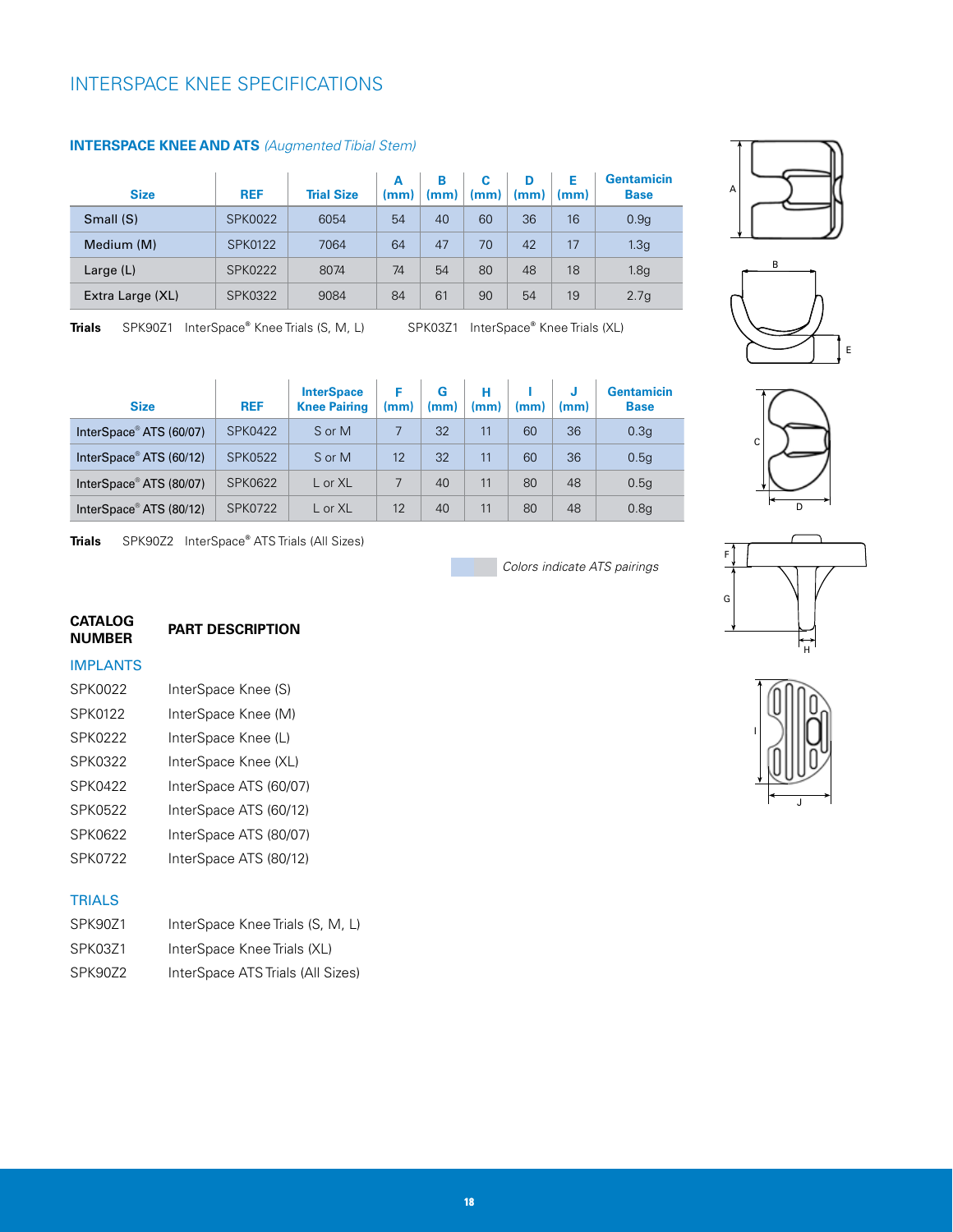# INTERSPACE HIP SPECIFICATIONS

#### **INTERSPACE HIP TAPERED WEDGE STEM - SHORT STEM**

| <b>Size</b> | <b>REF</b>     |    |      |      |                 |    | $A$ $B$ $C$ $D$ $E$ $F$ $G$ $H$<br>$(mm)$ $(mm)$ $(mm)$ $(mm)$ $(mm)$ $(mm)$ |      |       | Gentamicin<br><b>Base</b> |
|-------------|----------------|----|------|------|-----------------|----|------------------------------------------------------------------------------|------|-------|---------------------------|
| Small (S)   | SPC0023        | 46 | 54.6 | 96   | 10 <sup>°</sup> | 11 | 9                                                                            | 17   | 149   | 1.1 <sub>a</sub>          |
| Medium (M)  | SPC0123        | 54 | 60   | 94.3 | 10.5            | 16 | 9                                                                            | 21.7 | 156   | 1.6a                      |
| Large $(L)$ | <b>SPC0223</b> | 60 | 73   | 95.8 | 11              | 16 |                                                                              | 24   | 168.5 | 2.6q                      |

#### **CATALOG PART DESCRIPTION**

## IMPLANTS

| SPC0023 | 46mm Short Stem (S) |
|---------|---------------------|
| SPC0123 | 54mm Short Stem (M) |

SPC0223 60mm Short Stem (L)

### **TRIALS**

SPC90Z3 Short Stem Trials, Tapered Wedge (S, M, L)

#### **INTERSPACE HIP TAPERED WEDGE STEM - LONG STEM**

| <b>Size</b> | <b>REF</b> |    |    | $\begin{array}{ c c c c c c c c } \hline \text{A} & \text{B} & \text{C} & \text{D} & \text{E} & \text{F} & \text{G} & \text{H} \\ (mm) & (mm) & (mm) & (mm) & (mm) & (mm) & (mm) & (mm) \end{array}$ |      |         |     |      |       | Gentamicin<br><b>Base</b> |
|-------------|------------|----|----|------------------------------------------------------------------------------------------------------------------------------------------------------------------------------------------------------|------|---------|-----|------|-------|---------------------------|
| Small (S)   | SPC0323    | 46 |    | $54.6$ 211                                                                                                                                                                                           | 10   | $-11 -$ | - 9 | 17   | 265   | 1.2 <sub>q</sub>          |
| Medium (M)  | SPC0423    | 54 | 60 | 209.2                                                                                                                                                                                                | 10.5 | 16      | 9   | 21.7 | 271   | 1.8 <sub>q</sub>          |
| Large (L)   | SPC0523    | 60 | 73 | 211                                                                                                                                                                                                  | 11   | 16      | 9   | 24   | 283.5 | 2.8q                      |

# **CATALOG**

#### IMPLANTS

| SPC0323 | 46mm Long Stem (S) |
|---------|--------------------|
| SPC0423 | 54mm Long Stem (M) |
| SPC0523 | 60mm Long Stem (L) |

#### **TRIALS**

SPC91Z3 Long Stem Trials, Tapered Wedge (S, M, L)

**PART DESCRIPTION** 



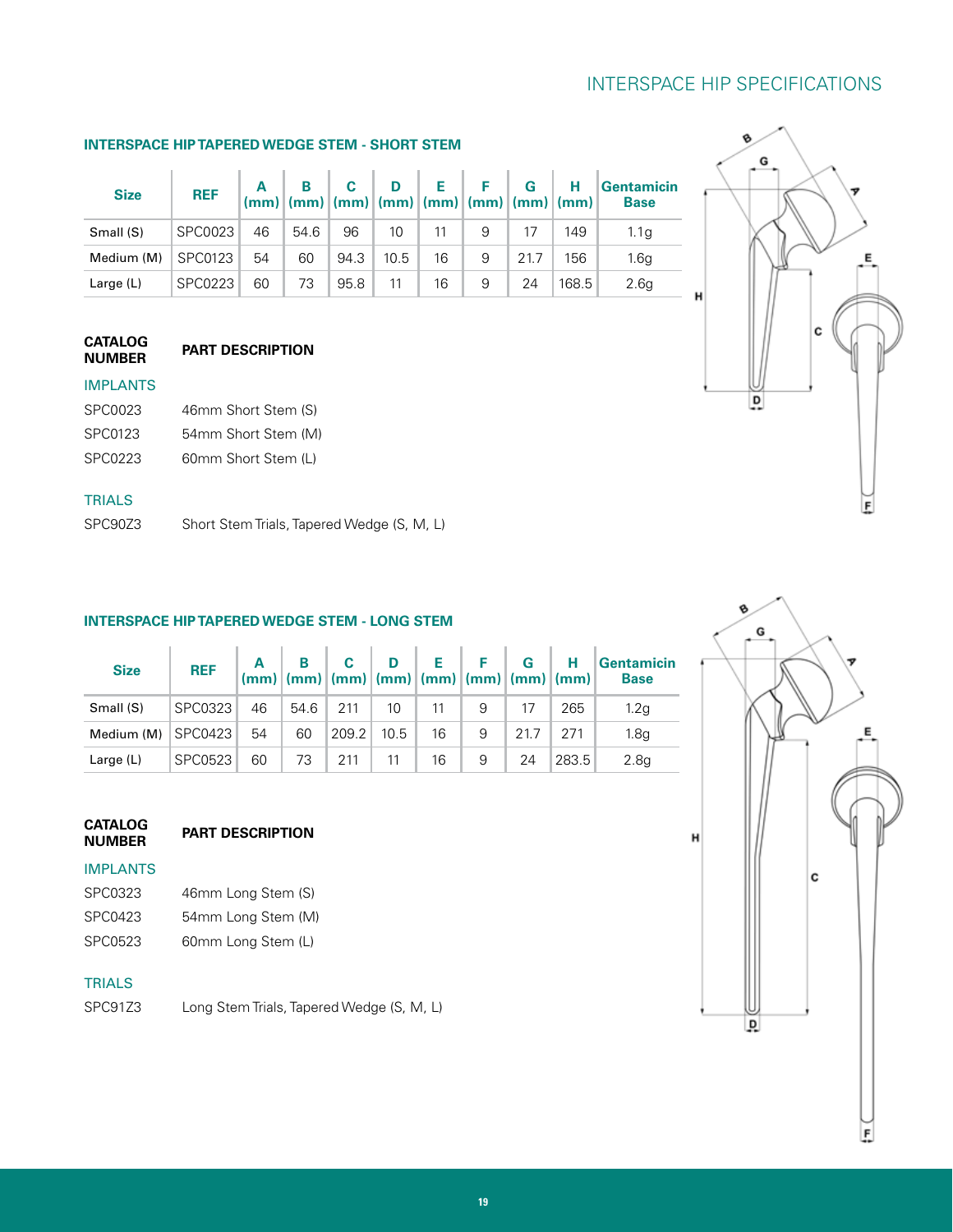# INTERSPACE SHOULDER SPECIFICATIONS

#### **INTERSPACE SHOULDER STEM**

| <b>Size</b> | <b>REF</b> |    | $(mm)$ $(mm)$ $(mm)$ $(mm)$ |     | <b>Gentamicin</b><br><b>Base</b> |
|-------------|------------|----|-----------------------------|-----|----------------------------------|
| Small (S)   | SPS0121K   | 41 | 16                          | 99  | 0.4 <sub>g</sub>                 |
| Large (L)   | SPS0021K   | 46 | 22                          | 125 | 0.8 <sub>g</sub>                 |

#### **CATALOG PART DESCRIPTION**

### IMPLANTS

| SPS0121K | 41mm(S)  |
|----------|----------|
| SPS0021K | 46mm (L) |

### TRIALS

SPS90Z1 InterSpace Shoulder Trials (S, L)

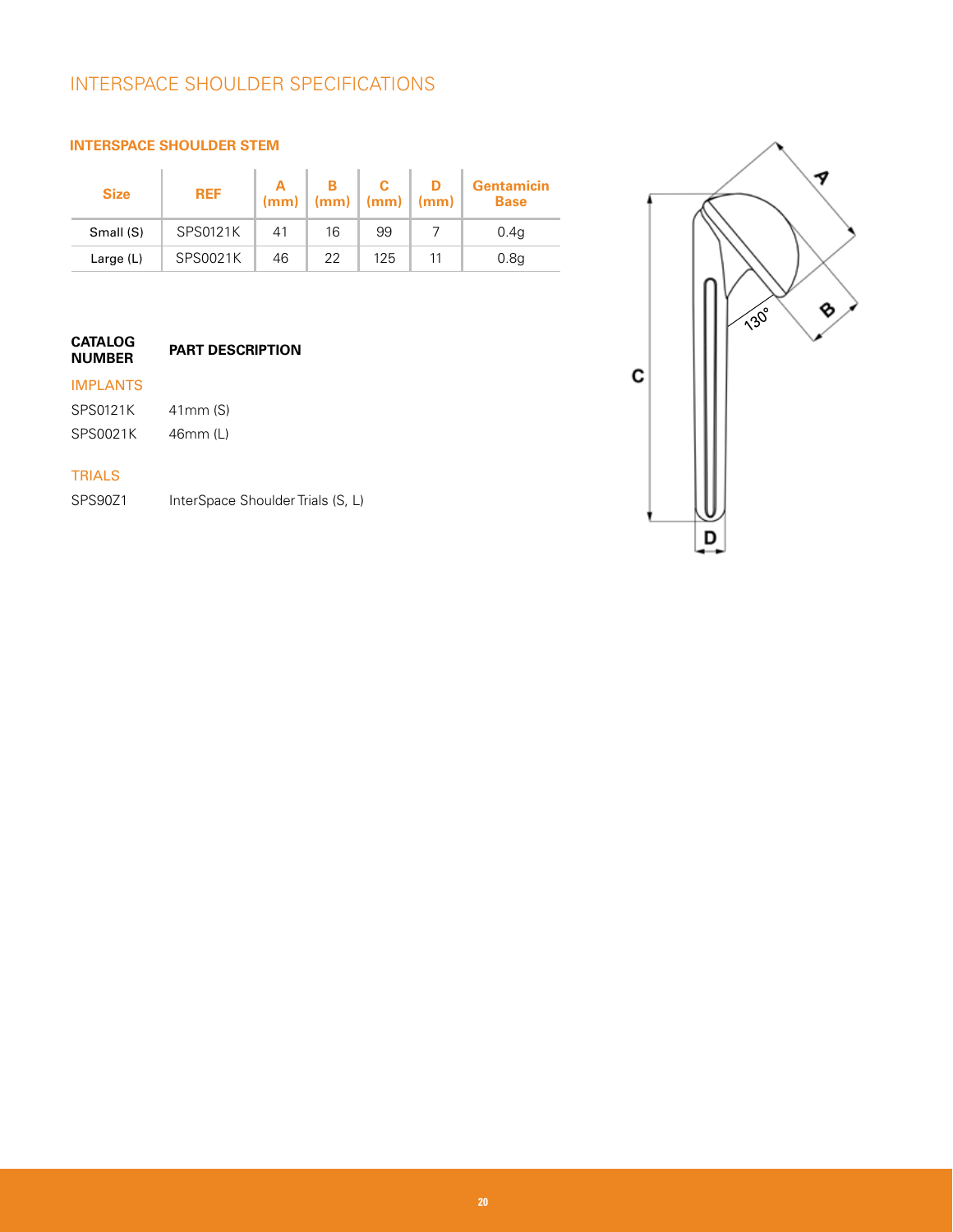# INSTRUMENT LISTING

#### ADDITIONAL PRODUCTS

| 1400/AG US | Cemex Genta Low Viscosity (40q)         |
|------------|-----------------------------------------|
| 1400/IG US | Cemex Genta High Viscosity (40g)        |
| 13A2111    | Cemex System Fast with Gentamicin (40q) |
| 13A2101    | Cemex System Fast with Gentamicin (70g) |
| 1500/SG US | Cemex Genta System (80q)                |



#### AUTOMATED OSTEOTOME SYSTEM

Use the AcuDriver® Automated Osteotome System for powered precision. This system is designed to aid the surgeon in increasing surgical efficiency while improving control in revision arthroplasty.<sup>12</sup> The system consists of an air-driven impact handpiece that is coupled with precision osteotomes of various shapes.

| 400-91-03 | AcuDriver Handpiece              |  |
|-----------|----------------------------------|--|
| 400-30-20 | Straight Reamer                  |  |
| 400-30-21 | Tapered Reamer                   |  |
| 400-40-01 | Notched Osteotome                |  |
| 400-40-03 | <b>Straight Gouge</b>            |  |
| 400-40-04 | Vee Osteotome                    |  |
| 400-40-07 | Small Cup Osteotome              |  |
| 400-40-08 | Medium Cup Osteotome             |  |
| 400-40-11 | Round, Medium Flexible Osteotome |  |
| 400-40-12 | Round, Narrow Flexible Osteotome |  |
| 400-40-14 | Flat, Narrow Flexible Osteotome  |  |
| 400-40-15 | Long Notched Osteotome           |  |
| 400-40-17 | Long Straight Gouge              |  |
| 400-40-18 | Long Vee Osteotome               |  |
| 400-40-19 | Round, Long Flexible Osteotome   |  |
| 400-40-20 | Flat, Long Flexible Osteotome    |  |
| 400-40-24 | Impactor                         |  |
| 400-40-25 | Long Carbide Punch               |  |